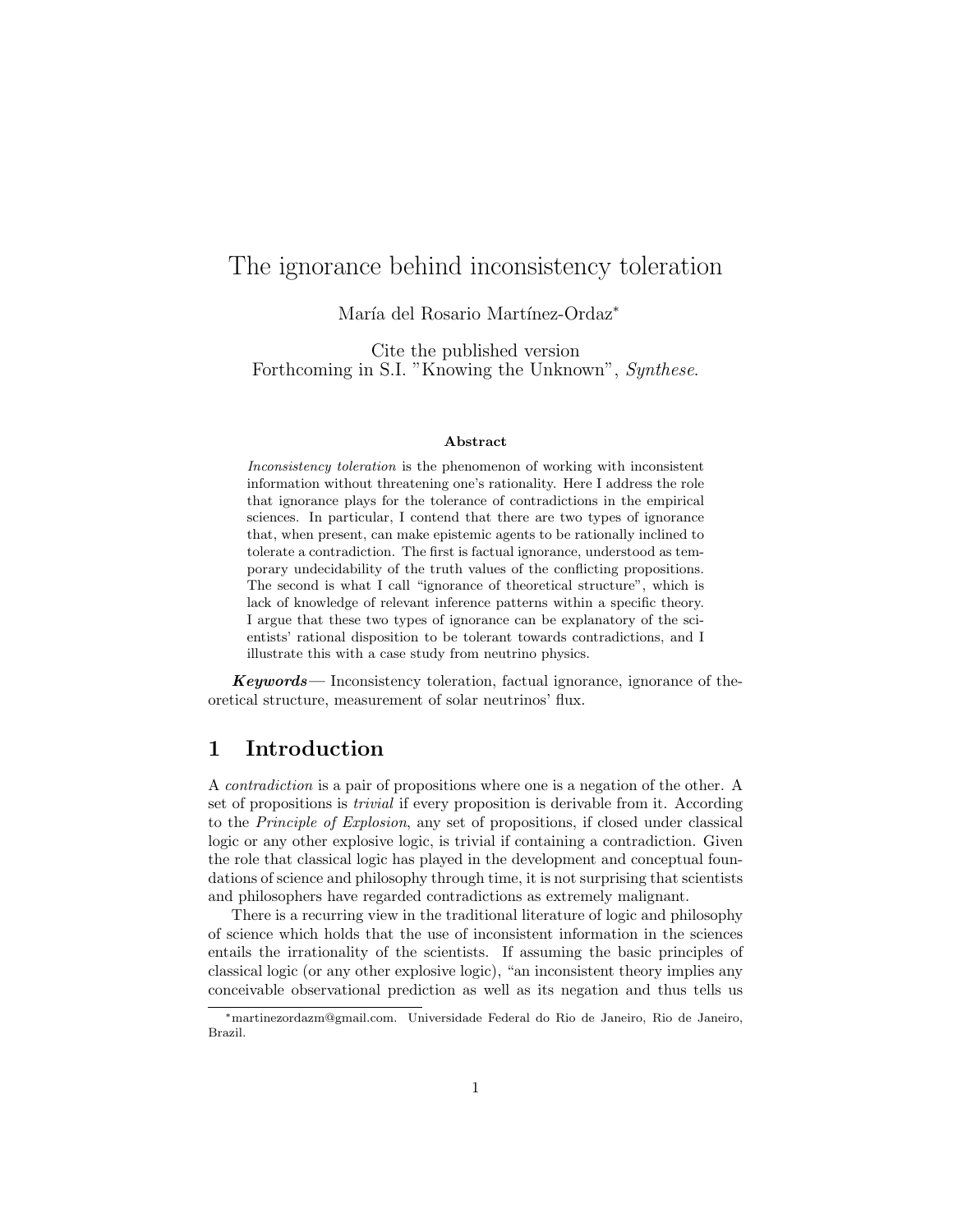nothing about the world" (Hempel, 2000: 79). Therefore, any scientist who consciously trusts such a theory must be irrational.

Pace these traditional intuitions, in recent decades, philosophers and historians of science have noticed that, at some point in their development, most scientific theories were thought to be inconsistent or falsified or incompatible with the best theories from other domains. Scientists kept working with such theories nonetheless. Some of the most famous examples of this are: Aristotle's theory of motion, the early calculus, Bohr's theory of the atom and Classical Electrodynamics, among others. This has given the impression that contradictions are not as malign as they were initially portrayed. Sometimes, contradictions can be tolerated and scientists can safely trust two mutually inconsistent statements.

The tolerant attitude towards contradictions is called "inconsistency toleration" and it is practiced when agents reason sensibly from inconsistent information without threatening their rationality. Inconsistency toleration is often seen as the result of combining the scientists' ignorance with the use of special inferential mechanisms that preserve sensible reasoning in inconsistent contexts. The former has been mostly described in terms of "factual ignorance" and the latter has been explained by appealing to different paraconsistent logics.<sup>[1](#page-1-0)</sup> In sum, in cases of inconsistency toleration, ignorance is the first to occur and it is followed by the avoidance of logical triviality.

Here I contend that ignorance plays a privileged role for the tolerance of contradictions in the empirical sciences. I argue that, at least, two types of ignorance are present when scientists adopt a tolerant attitude towards contradictions in the sciences: *factual ignorance* and *ignorance* of *theoretical structure*.

The plan for the paper goes as follows. In [Sec. 2,](#page-2-0) I discuss the philosophical explanations that relate inconsistency toleration to ignorance. Later on, in [Sec. 3,](#page-5-0) I scrutinize the relation between inconsistency toleration and factual ignorance, and in [Sec. 4](#page-8-0) I argue that factual ignorance is not sufficiently explanatory of interesting cases of inconsistency toleration, and, more importantly, that inconsistency toleration might be caused by other type of ignorance, igno-rance of theoretical structure. In [Sec. 5,](#page-13-0) I present a case study from neutrino physics that illustrates the role that ignorance of theoretical structure plays when explaining under which circumstances it is rational to tolerate contradictions in the empirical sciences. In [Sec. 6,](#page-17-0) I explain how to move from factual ignorance to inconsistency toleration. Finally, [Sec. 7](#page-20-0) is devoted to drawing some conclusions on the connections between ignorance and inconsistency toleration.

<span id="page-1-0"></span><sup>&</sup>lt;sup>1</sup>A logic is paraconsistent if it invalidates the Principle of Explosion and allows the avoidance of logical triviality despite the use of inconsistent information. A logic  $L$  is paraconsistent if the L-closure of some inconsistent premise sets is non-trivial.

Some of the formal resources that resulted from the development of paraconsistent logics have been used to describe and explain historical episodes that illustrate both the presence of contradictions in the sciences and the absence of logical triviality.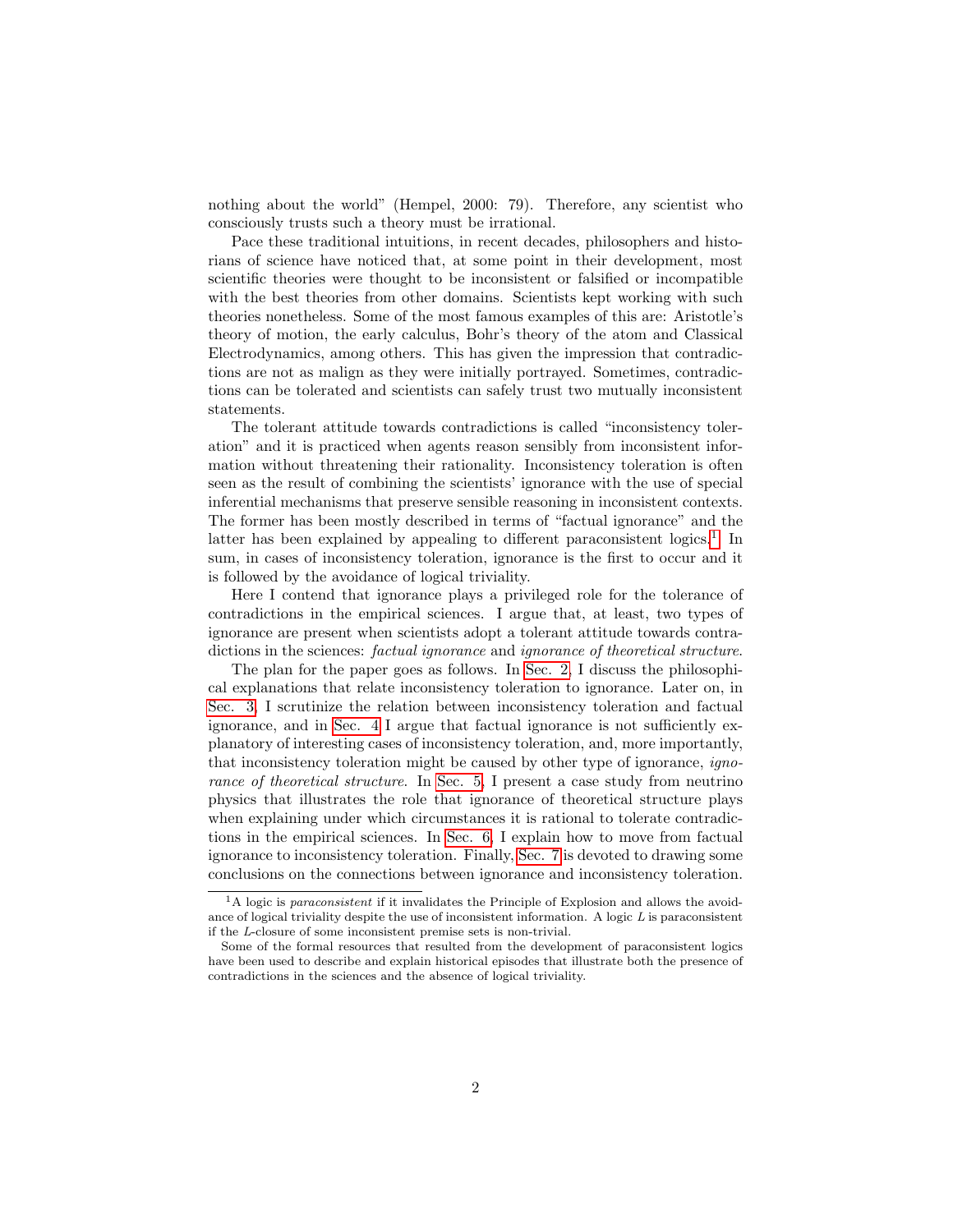# <span id="page-2-0"></span>2 The generic explanation

Once a scientist recognizes a contradiction in a set of relevant information, she can either reject such a set or keep working with it despite its inconsistency. If doing the former, she would need to explain why she dismissed any of the propositions involved −for instance, if it is known that at least one of them is false, mistaken or vague. If choosing the latter, she would need to identify specific inferential mechanisms that allow her to work with inconsistent information and still avoid logical triviality −regardless whether these mechanisms help her to get rid of the contradiction in the long run. When succeeding at doing the above, the result is called "inconsistency toleration".

If inconsistency toleration is a rational practice, philosophers should explain: (i) under which circumstances scientists would be rationally inclined to tolerate a contradiction and, (ii) how they could preserve sensible reasoning when using inconsistent information. Nowadays there is still no common agreement among philosophers and logicians on which are the best ways to achieve (ii); however, they have largely agreed on the fact that ignorance plays an important role for determining when scientists can be rationally inclined to work with inconsistent information. Here I explore what this consensus consists of.

When explaining (i) philosophers generally appeal to the following:

- 1. When having two scientific statements that contradict each other, scientists tend to assume that, at least, one of them is false (Laudan, 1977: 56).
- 2. If scientists are able to distinguish which of the conflicting propositions should be regarded as false −due to being part of idealizations, fictions, among others−, then they would be able to explain how they could satisfactorily work on seemingly false information.
- 3. However, most of the time, when confronted with an inconsistent set of information, scientists ignore, at least, which of the mutually contradictory statements should be regarded as false (cf. Bueno, 1997, 2006; Brown, 1990; Priest, 2002).
- 4. Once this ignorance is acknowledged, if scientists have no better alternative to the inconsistent set of propositions, the toleration of the contradiction becomes the only option at hand −such a tolerant attitude towards contradictions is often seen by scientists as a temporary resource.

#### Call this the generic explanation.

The morale of this explanation is that inconsistency toleration and ignorance are closely intertwined. The common agreement on this connection is that ignorance plays an important role in motivating scientists to tolerate certain contradictions, but also, that it is a constitutive element of the temporary character of such toleration. This comes quite intuitively: if scientists tolerate a contradiction because they ignore the truth values of the conflicting propositions, but they are also aware of the negative connotation of inconsistency in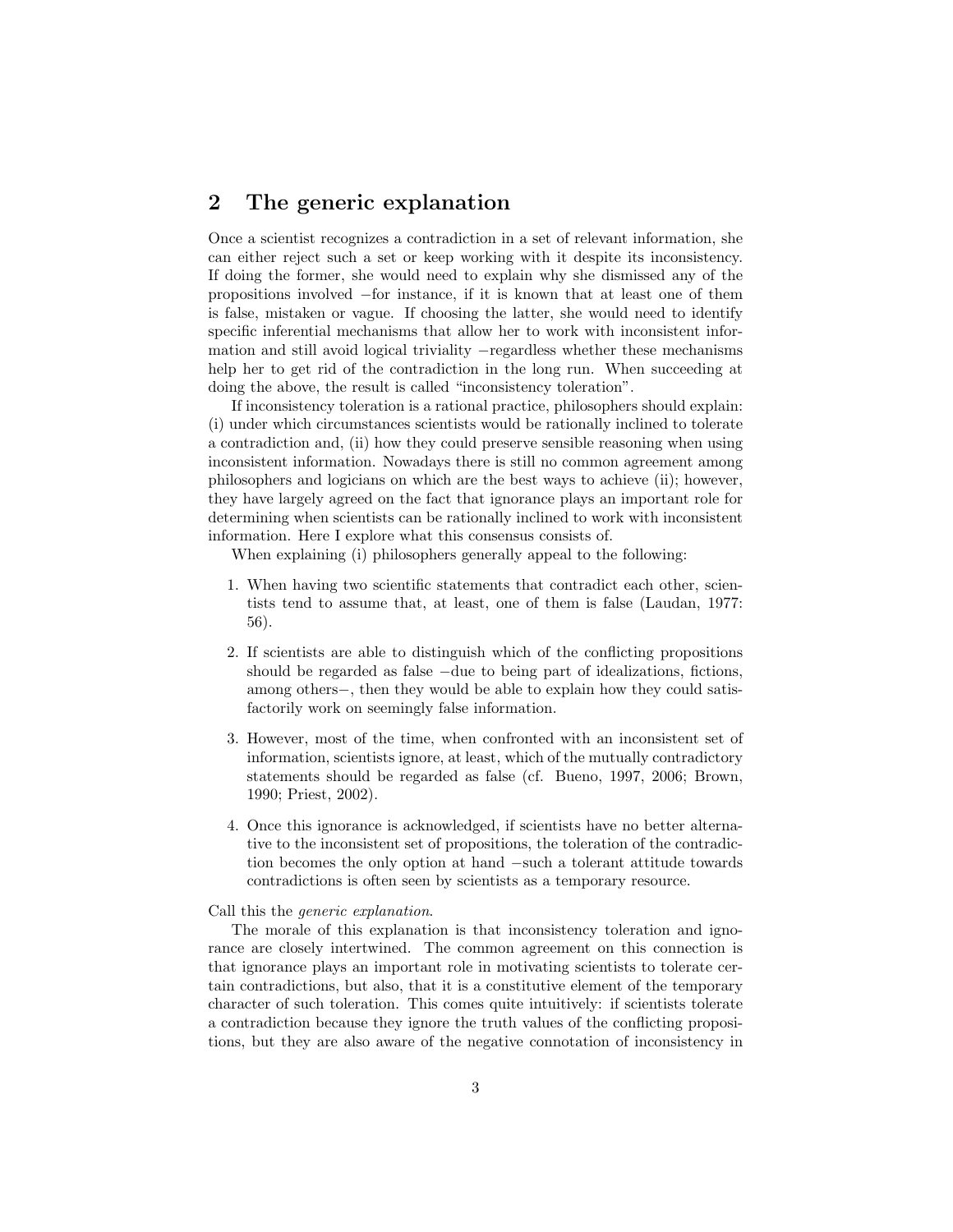the sciences, this tolerant attitude would change once the relevant information is acquired and a more (epistemically) virtuous body of information is obtained.

If the relation between inconsistency toleration and ignorance is the one suggested by the generic explanation, philosophers should still address how scientists reach the point in which, when faced with a contradiction, they recognize to ignore which of the mutually contradictory propositions is false.

For the case of the empirical sciences, to respond to this challenge does not seem difficult. As empirical sciences involve, most of the time, the use of incomplete information, it does not come as a surprise that scientific theories lack, at different points in their development, important epistemic virtues, such as consistency. Neither should it surprise us that, in the majority of cases, when scientists are faced with a contradiction, they lack the −either conceptual, experimental or mathematical− resources for determining which of the conflicting propositions should be regarded as false, even if they consider that it is impossible for both propositions to be true (see Bueno, 2006; Martínez-Ordaz, 2017).

#### 2.1 Some objections

A challenge that the generic explanation might face is the following: given the commitments to classical logic that this explanation has, ignorance can equally justify either the rejection or the toleration of a specific contradiction.<sup>[2](#page-3-0)</sup> In addition, inconsistency toleration can be equally seen as an indicator of either prior ignorance or factual knowledge of true contradictions. This considered, the connection between ignorance and inconsistency toleration might not be as legitimate as the generic explanation assumes.

First, if one grants that contradictions are always false (as expressed in 1), once a scientist identifies a contradiction, she would know immediately that any set of information that contains it will be false −even if she ignores the individual values of the conflicting propositions. If this were the case, then she would be justified to reject such a set. Therefore, because of 1, there is no need for toleration.

A way to respond to this first objection is to say that rejection is an option only if there is a consistent alternative for the inconsistent set of information. In those cases, the most rational decision would be to reject the inconsistent set and to work only with the consistent alternative. Nonetheless, if there is no alternative, scientists face the dilemma of either getting rid of both statements and ending up empty-handed or tolerating the contradiction  $pro$  tem –while acquiring the needed information for solving the conflict. In this case, it is less rational to leave scientists unarmed than to request them to find ways to satisfactorily reason with the inconsistent set of information (an argument for similar scenarios could be found in [Lakatos, 1978: Cap. 1, Sec. 2.b]).<sup>[3](#page-3-1)</sup>

<span id="page-3-0"></span><sup>2</sup>These commitments to classical logic include, at least, the spirit of bivalence that permeates the whole argument and the assumption of contradictions being false (as expressed in 1).

<span id="page-3-1"></span><sup>3</sup>Lakatos understood, in a very different way from Popper and Hempel, that the role of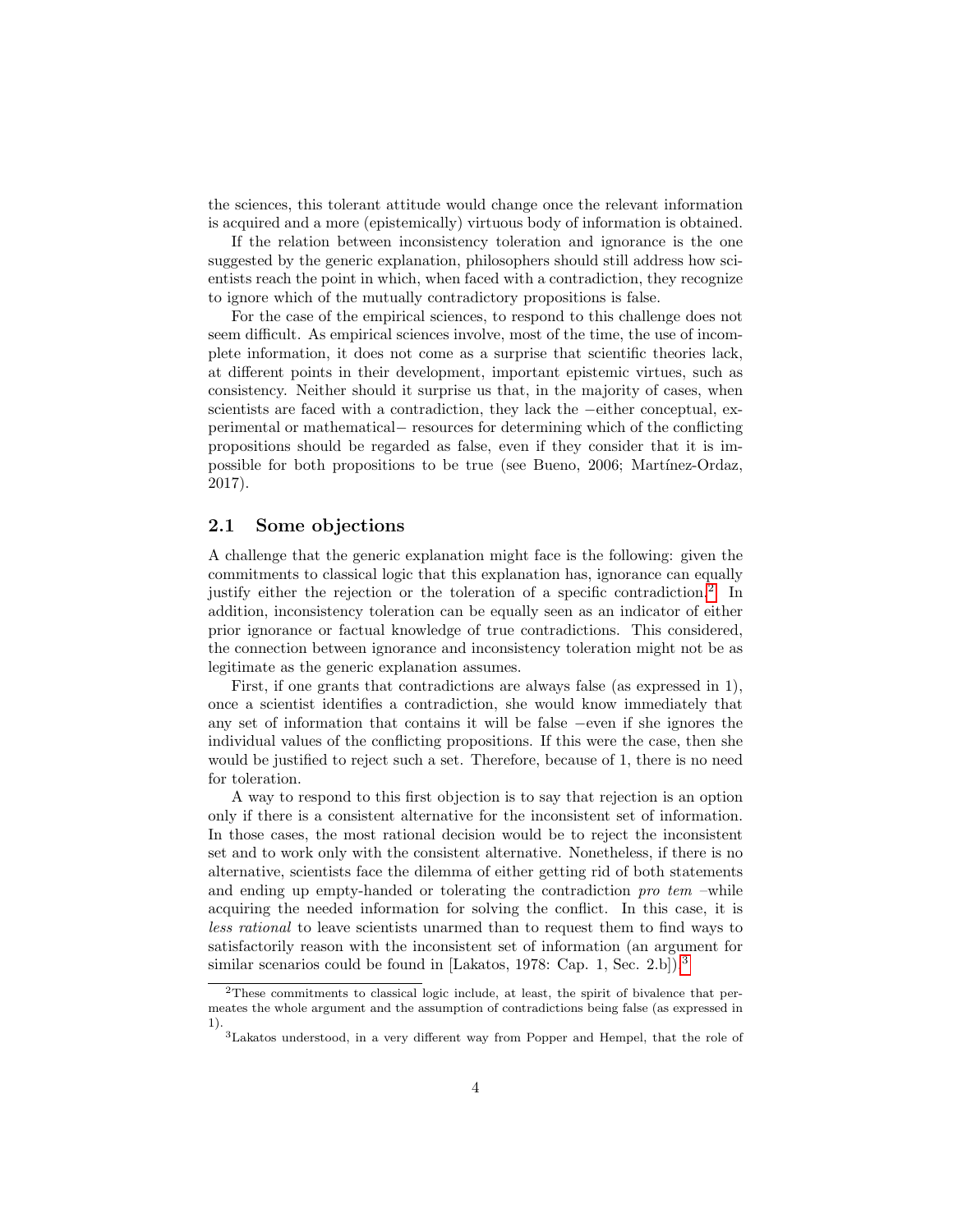A resulting extremely well-spread consideration is that, if not having a consistent substitute for the inconsistent set, rejection should not be an option. As a matter of fact, the most rational decision in these cases is to tolerate the contradiction while, at least, filling up the blanks (see Batens, 1998, 2002; Meheus, 2002; Bueno, 2017).

Second, let's consider the possibility of contradictions being true: if contradictions are true they can be the object of knowledge. Therefore, ignorance and inconsistency toleration would not be related at all.

In philosophical logic the possibility of true contradictions has been largely addressed by a standpoint called "dialetheism". Dialetheism is the view according to which some contradictions are true. Dialetheists might disagree on both premise 1 of the generic explanation and the temporary character of inconsistency toleration −specially in the formal sciences. Nonetheless, the main problem for dialetheism has been to determine which are those exceptional contradictions that can be true. On this issue, even dialetheists agree on the fact that if true contradictions in the formal sciences are already extremely rare, they would be even more so in the empirical realm (see Priest, 1998: 423). As a matter of fact, the majority of contradictions that emerge in the empirical sciences are not true and this is why they are only temporarily tolerated until scientists find a consistent alternative (see Priest,  $1998, 2002$ ).<sup>[4](#page-4-0)</sup> As a result, even if dialetheism has been very useful for dealing with semantic paradoxes, it has severely struggled at finding exemplars of true contradictions in the empirical sciences. The morale is that the mere possibility of a specific contradiction being true is not enough for justifying inconsistency toleration in the empirical sciences. This considered, true contradictions do not pose a real challenge against the generic explanation.

Third, according to the generic explanation, if committed to classical intuitions (bivalence in particular), one would accept the following: (a) if  $p$  is the case,  $\neg p$  cannot be the case and vice versa and (b) always, either p is the case or  $\neg p$  is the case. This gives the impression that, if it were possible to determine the truth value for either p or  $\neg p$ , one could immediately infer the truth value of the other proposition.

In light of this, the reader might challenge the adoption of bivalence in cases

contradictions in scientific dynamics is different from simply refuting hypotheses or justifying a simplistic form of theory rejection. As a matter of fact, not only research programs often proceed legitimately in an ocean of anomalies, but also to be tolerant towards the presence of anomalies is a decisive factor of progress in mathematics.

<span id="page-4-0"></span>I thank an anonymous referee for giving a better phrasing to my ideas on this point.

<sup>&</sup>lt;sup>4</sup>The most compelling exemplar of a dialetheistic empirical theory is the Hegelian theory of motion discussed in [Priest, 1987]. This theory says that, in light of Zeno's paradoxes, contradictions are necessary for explaining two important physical phenomena: the nature of the instant of change and the nature of motion −change of location with respect to time (Priest, 1987: 165,166).

According to Priest, in this case, contradictions are both explanatory and the best option that scientists had at hand. However, Boccardi and Macías-Bustos (2017) have recently argued that contradictions are dispensable when developing a successful theory of motion and that a Russellian account, a consistent available alternative, is more explanatory than the Hegelian theory. Therefore, not even for this exemplar, one should grant contradictions to be true.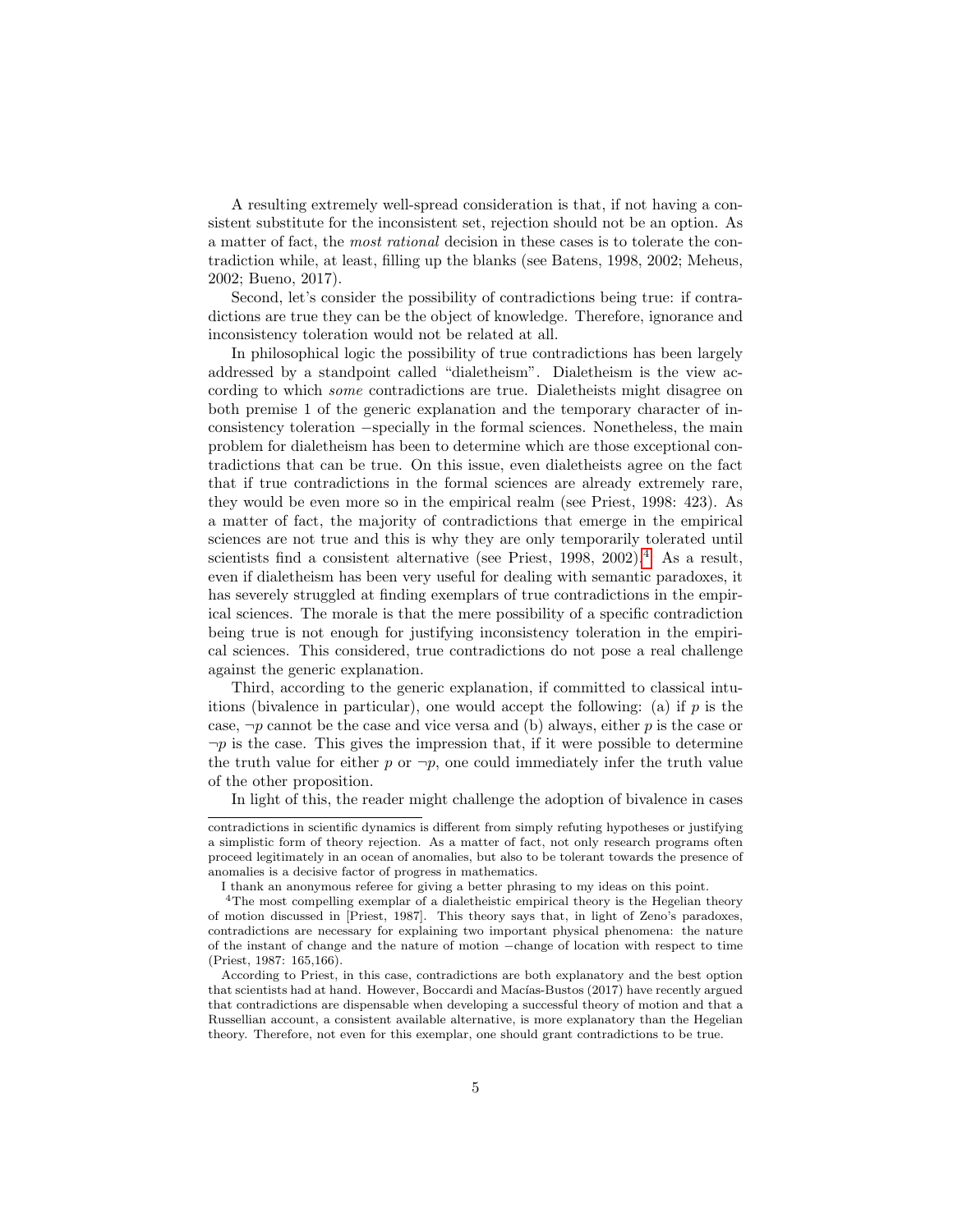in which scientists face contradictions; however, even if rejecting bivalence, the profits associated to knowing which of the conflicting propositions is false remain undeniable. To determine that  $p$  is false can allow scientists to either get rid of it or look for explanations of why such a proposition can be satisfactorily used in specific contexts despite its falsity −such explanations would often appeal to the epistemic benefits of using abstractions, idealizations and fictions in the sciences (on this subject see [Pritchard, 2016]). Therefore, as the generic explanation expresses, to ignore the truth value of each of the conflicting propositions is vital for the toleration of contradictions in the sciences.

From the outset I want to be clear about the dialectic. None of the philosophers who hold that ignorance does an important work when explaining inconsistency toleration would content that ignorance in itself suffices for justifying the tolerance of contradictions in the sciences. Ignorance is the first to occur and it justifies the rational inclination for tolerating a specific contradiction, but once an agent feels inclined to do so, she still has to identify a way to avoid logical triviality when working with inconsistent information.<sup>[5](#page-5-1)</sup>

Given the close relation between ignorance and inconsistency toleration, the study of the types of ignorance present when dealing with contradictions in the sciences can shed light on the different ways in which scientists can tolerate such contradictions. My aim in the following section is to deepen into the type of ignorance that is described by the generic explanation.

## <span id="page-5-0"></span>3 Factual ignorance and contradictions

When faced with a contradiction, if scientists were aware of which of the conflicting propositions is false, they would be justified for dismissing it immediately. Nonetheless, if ignoring this, they lack justification for getting rid of any of the conflicting propositions. In absence of consistent alternatives, the best option at hand is to tolerate the contradiction −at least, temporarily. This kind of ignorance is what has been called by epistemologists "factual ignorance". Here I discuss how factual ignorance takes place in scenarios of inconsistent science.

#### 3.1 Factual ignorance

I start with some preliminaries.

First, there are two rival accounts of what ignorance could be. "On the first view, called the 'Standard View', ignorance is lack or absence of knowledge, whereas on the second view, called the 'New View', ignorance is lack or absence of true belief" (Le Morvan and Peels, 2016: 12) −here I assume the former.

Ignorance understood as the absence of knowledge could be divided into three subcategories: absence of factual knowledge (lacking knowledge of either facts or the truth of specific propositions), absence of objectual knowledge (not knowing a particular object) and absence of procedural knowledge (not knowing

<span id="page-5-1"></span><sup>&</sup>lt;sup>5</sup>I am greatly indebted to Otávio Bueno and the referees for helping me to give a better phrasing to my ideas here.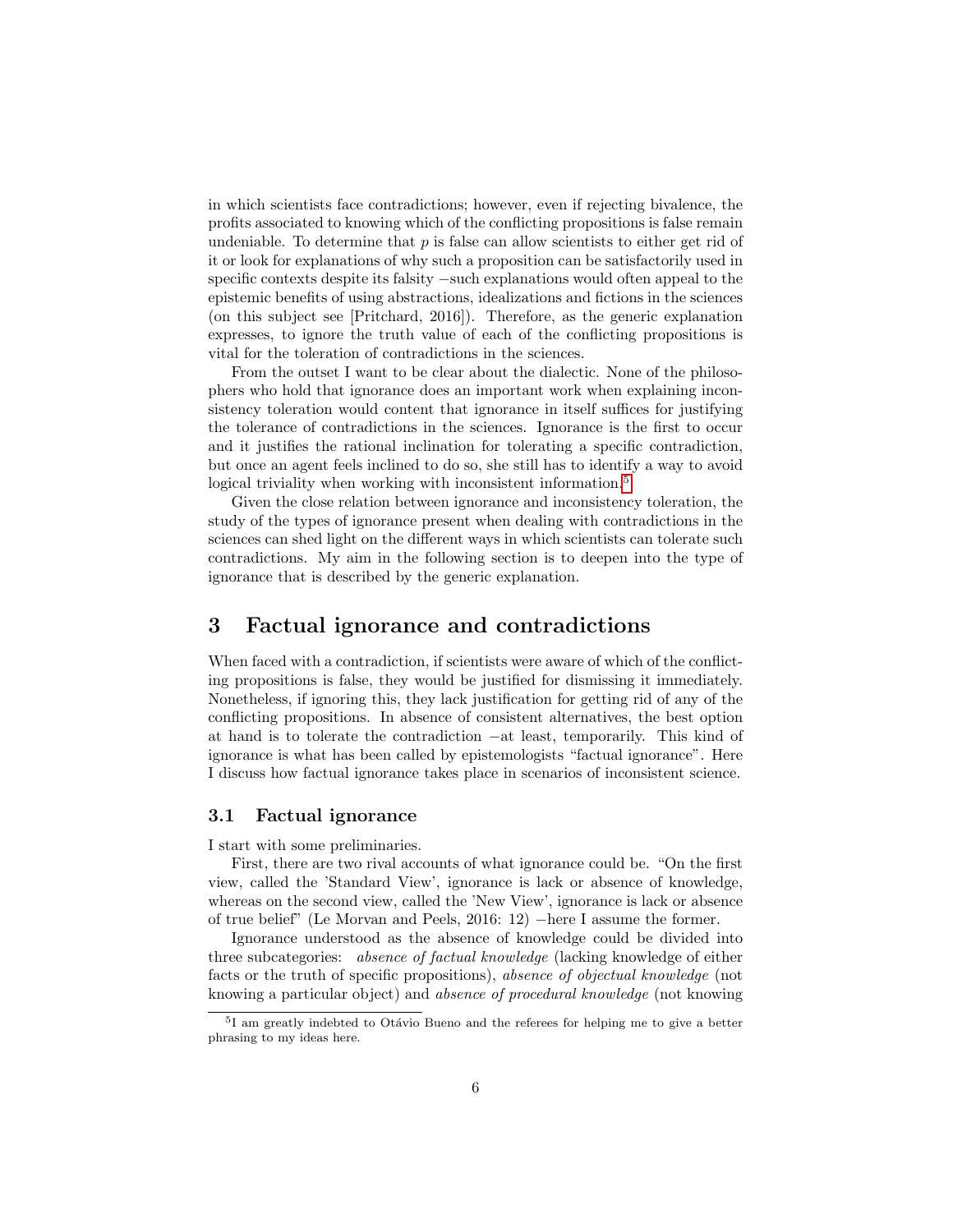how to do certain tasks). $6$  As inconsistency toleration is often assumed to be motivated by scientists ignoring the truth values of the conflicting propositions, in the rest of this section, I focus exclusively on factual ignorance.

Factual ignorance can be the result of epistemic agent's failure at fulfilling any of the basic conditions for factual knowledge. Namely:

(i) a doxastic condition:  $S$  believes that  $p$ ;

(ii) an alethic condition:  $p$  is true;

(iii) a justificatory condition:  $S$  believes that  $p$  with justification;

 $(iv)$  a Gettier-proofing condition:  $S$ 's justification for believing that  $p$  must withstand Gettier-type counterexamples. (Le Morvan and Peels, 2016:18).

For the purposes of this paper, I focus exclusively on the factual ignorance that results from the non-satisfaction of the alethic condition.

The alethic condition can only be satisfied if the content of a specific belief p is true; nonetheless, there are different ways in which an epistemic agent S can fail at satisfying this condition. The most common of them are:

– S holds a false belief. S can believe a proposition p without being aware of p being false and still reason sensibly from it. To believe something false can only prevent some one from knowing (if truth is a necessary condition for knowledge), but would not be sufficient for an agent to be irrational.

For instance, in the 19th Century, the French naturalist Félix Archimède Pouchet contended that life could be generated from non-related matter; dust could originate flies and parasitic worms could be generated from scratch by the human body itself. Despite believing false information, he was capable of reasoning sensibly when using false data, most of what he produced cannot be considered knowledge nowadays, but the arguments that he provided were not aleatory nor irrelevant. This is evidence of him being both rational and ignorant.<sup>[7](#page-6-1)</sup>

 $- S$  fails at assigning an alethic value to a specific belief. When believing p, S cannot determine whether  $p$  is the case or if she is mistaken.

<span id="page-6-0"></span><sup>&</sup>lt;sup>6</sup>In recent years, another type of ignorance has been put forward: *absence of answers to* questions, which has been commonly labeled as "erotetic ignorance". Nonetheless, as this type of ignorance remains very much unexplored, there is no clarity regarding its status compared to the other three subcategories; in particular, nowadays there is an open debate on whether erotetic ignorance reduces to factual ignorance. Here I do not focus on erotetic ignorance; however, for more detailed analyses on the subject see: [Rescher, 2009], [Nottelmann, 2016] and [Peliš, 2017].

<span id="page-6-1"></span><sup>7</sup>At the time, Pouchet was one of the most important supporters of the theory of heterogenesis, which was a variation of the theory of spontaneous generation, which contented that matter is capable of generating living organisms that do not need to be biologically related to each other, for example, new living organisms came from inanimate objects, such as air. Nowadays it is well known that this theory is false but in the early 19th Century it was still a candidate for explaining the origin of life.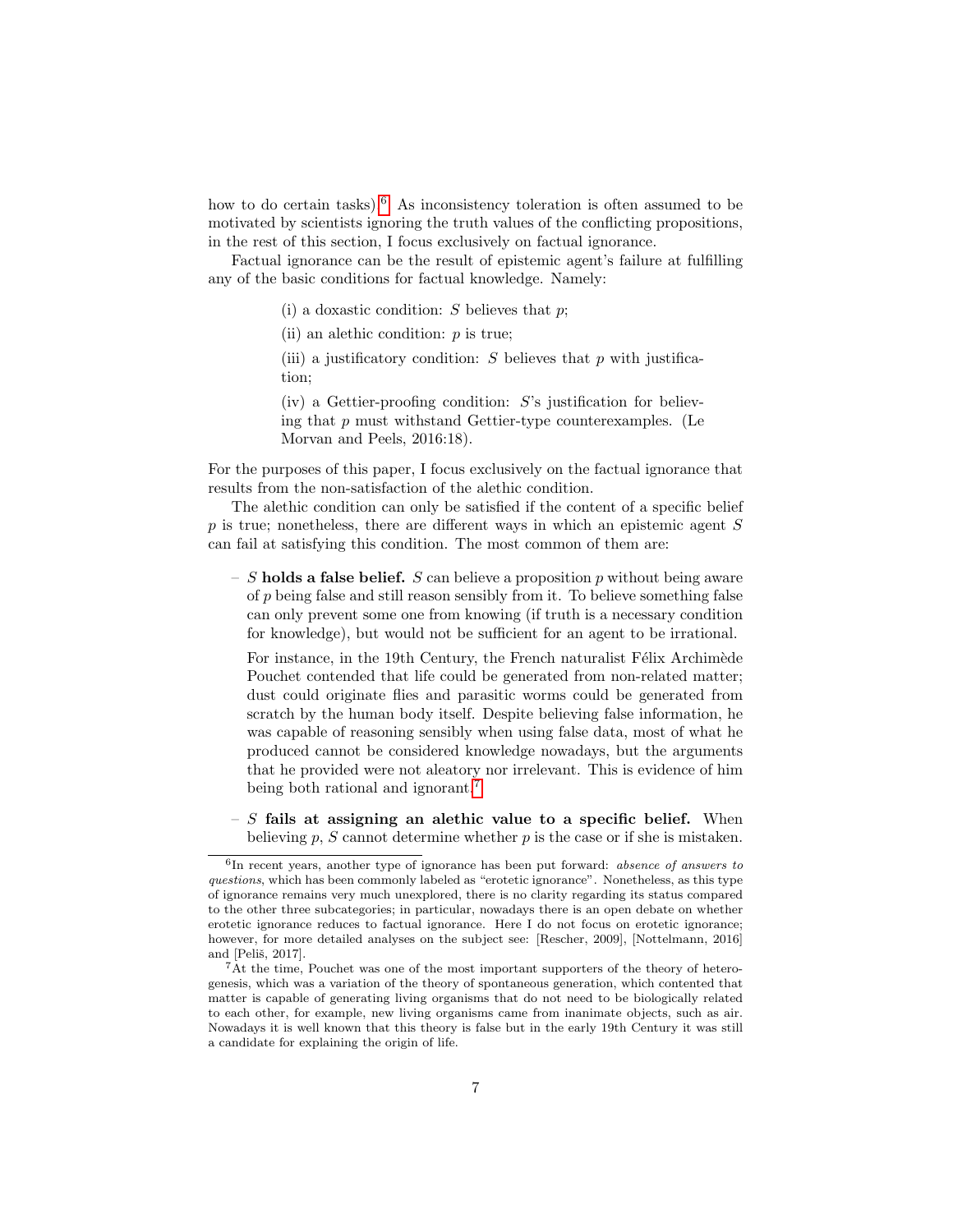This type of ignorance is often not caused by the phenomenon itself but by a temporary lack of resources to test the truth of p.

For example, in the 18th Century, (early) parasitologists could not determine whether parasitic worms in the human body where generated solely by previously ingested parasitic worms or by the human body itself. This is, they could not decide the truth values of propositions such as  $\ulcorner$  the presence of parasitic worms would cease by balancing the various body fluids in the body of an ill person<sup> $\exists$ </sup>. Such a difficulty was not caused by the nature of the phenomenon itself, but by the lack of experimental techniques that scientists suffered at the moment.

 $- S'$  cognitive limitations prevent her from knowing a particular fact. S holds a believe  $p$  but the fact behind  $p$  would be epistemically inaccessible to agents such as S.

An example of this type of ignorance could be

our knowledge of the universe we inhabit seems fundamentally restricted by the light-cone, i.e. the vast conical section of the universe (considered as Minkowski space-time), from which electromagnetic radiation travelling in vacuum could reach us. Certainly it seems plausible that there is a fact of the matter concerning the number of DNA molecules in the huge portion of the Universe outside the light-cone. Even if this fact is unknowable, certainly we are ignorant of it. (Nottelmann, 2016: 35)

In what follows, I focus on the second type and I explain its connection with inconsistency toleration.

#### 3.2 Ignorance as undecidability

Going back to inconsistency toleration. When philosophers explain cases of inconsistency toleration they appeal to a specific type of factual ignorance, namely, the one caused by the agent's failure at assigning an alethic value to a specific proposition. Here, I briefly elaborate on how to understand factual ignorance for cases of inconsistency toleration.

In this sense, the alethic condition is satisfied if S succeeds at assigning a unique truth value to p, this is, to determine whether  $p$  is true. If the agent cannot assign values neither to p nor to  $\neg p$ , the condition is not satisfied. If not satisfied this condition, the agent would be unable to reject or accept any of the two propositions in dispute. When the alethic condition is not satisfied, S can either retain both statements meanwhile deciding the values of the contradiction or reject both statements a priori.

One of the worries that the reader might entertain regarding this view is the following: if characterizing ignorance as the complement of knowledge, the understanding of ignorance will be strongly (and problematically) tied to a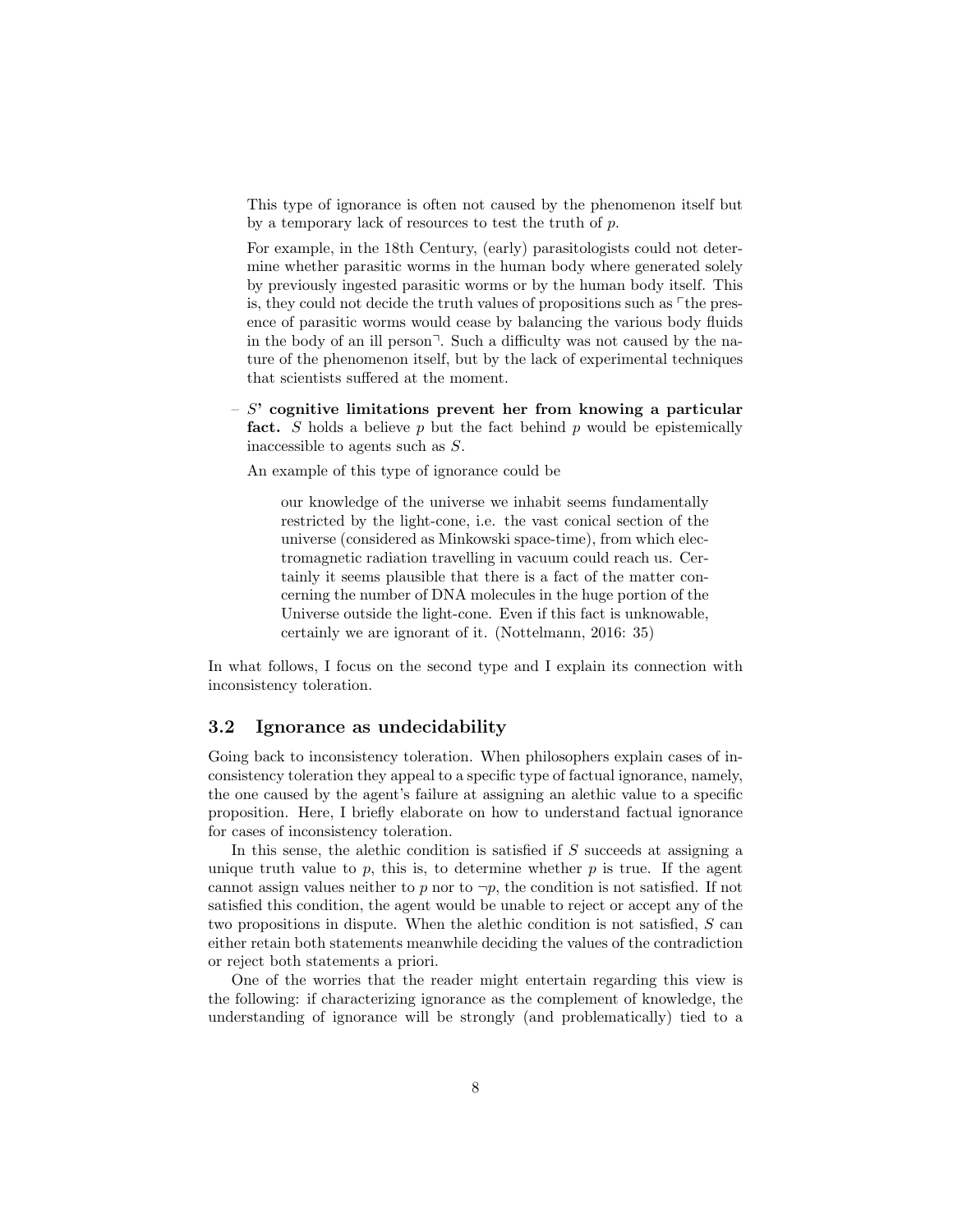specific conception of knowledge –which, very likely, would be still extremely contentious among philosophers.

With the above in mind, I suggest to see this type of factual ignorance to focus on the connections between ignorance and truth values from a philosophically (maybe) less contentious point of view. I understand this factual ignorance as the *temporary undecidability* of the truth value of a proposition  $p$  by an epistemic agent S at a specific time  $T_1$ . This 'undecidability' is not necessarily as perceived in the literature of logic and philosophy of mathematics –as for the cases of inconsistent empirical sciences the truth values in question are, in the long run, likely to be determined.<sup>[8](#page-8-1)</sup>

The causes of this undecidability might be very diverse. As in the empirical sciences facts are mostly discovered via experimentation, if scientists lack experimental resources to test their hypotheses and predictions, this can prevent them from knowing whether the relevant propositions are true. In addition, some phenomena, like eclipses, once predicted, require time to pass before being tested and therefore, such facts remain ignored for a period of time.

When scientists are unable to assign truth values to two mutually conflicting hypotheses, this ignorance might lead them to either reject a priori one of the hypotheses, to get rid of the two of them or to keep working with both meanwhile discovering which one is false.

Summing up, according to the generic explanation, factual ignorance as temporary undecidability is often enough for making scientists to be rationally inclined to tolerate contradictions in the sciences. Furthermore, this ignorance is explanatory of the temporary character of such tolerant attitude towards contradictions.

In the following section, I challenge this view by arguing that while factual ignorance plays an extremely important role for motivating the tolerance of contradictions in science, what is at stake in cases of inconsistent science is often a more complex type of factual ignorance, namely, ignorance of theoretical structure.

# <span id="page-8-0"></span>4 Ignorance of theoretical structure

On the surface, factual ignorance as temporary undecidability could seem to be enough for explaining the rational tolerance of contradictions in science. Nonetheless, even if this impression is correct, philosophers still need to explain where this factual ignorance comes from.

I contend that, for many cases of inconsistency toleration, temporary undecidability is caused by a different type of ignorance, namely, *ignorance* of theoretical structure. In order to do so, I proceed as follows. First, I briefly introduce some conceptual specifications on the structure of scientific theories and holistic properties of bodies of scientific knowledge. Later on, I characterize

<span id="page-8-1"></span><sup>&</sup>lt;sup>8</sup>If interested in the connections between this conception of undecidability for statements from the empirical sciences see [Gutiérrez-Ramírez, 2015: Chap. 1. In Spanish].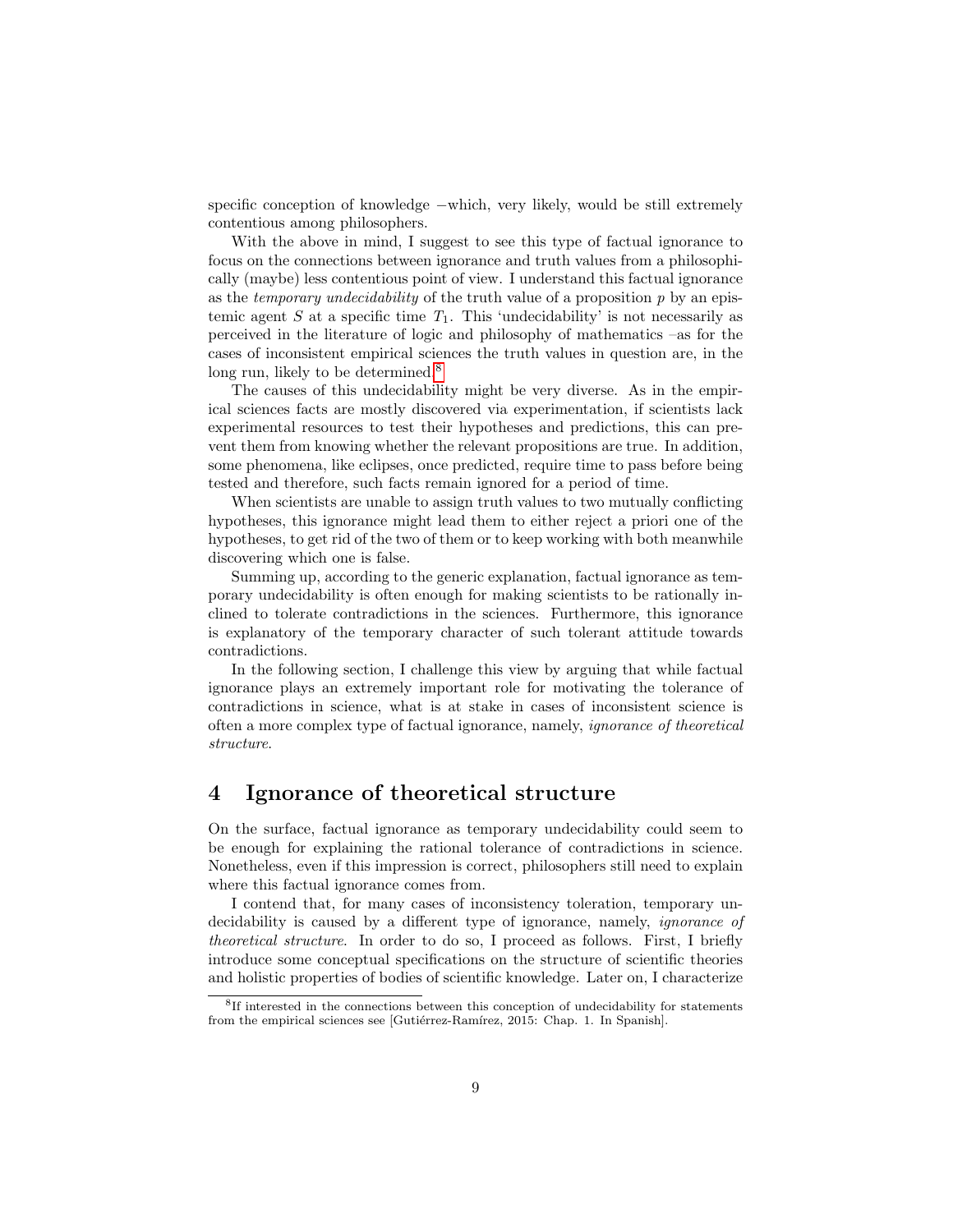ignorance of theoretical structure and explain how it motivates inconsistency toleration.

### 4.1 Scientific theory

Scientific theories are epistemic vehicles that help scientists to filter, order and relate the varied information that they get about the world in order to provide accurate descriptions, predictions, and explanations of a specific domain. Theories are often considered to be clusters of information which are initially incomplete but that, in the long run, tend to incorporate new data in order to improve the picture of the world that they provide. 'The world' itself is an infinitely large source of information, and one "of the most obvious sources of ignorance is the sheer volume of available factual information. There is so much out there to be known that any given individual cannot ever begin to make more than an insignificant fraction of it" (Rescher, 2009: 4).

Let scientific theories to be formulated based on the following set−theoretic construct:  $T = \langle D, R_i^n \rangle$  "where  $D$  is a particular domain (a set of objects to which the theory is supposed to apply) and  $R_i$  is a family of *n*-place relations holding between the elements of  $D^{\prime\prime}$  (Bueno, 1997: 588). T consists of a set of substructures (*partial structures*),  $\langle A, A', ... A^n \rangle$ , of the form  $A = D$ ,  $R_k >_{k \in K}$ . Where  $R_k$  are partial relations,<sup>[9](#page-9-0)</sup> so that  $R_k = \langle R_{k1}, R_{k2}, R_{k3} \rangle$ , and  $R_{k1}, R_{k2}$  and  $R_{k3}$  are mutually disjoint sets such that:

- $R_{k1}$  is the set of *n*-tuples that (we take to) belong to R,
- $R_{k2}$  is the set of *n*-tuples that (we take) do not belong to R,
- $R_{k3}$  is the set of *n*-tuples for which it is not defined whether belong or not to R. (Bueno and French, 2011: 858-59).

The domain, D, could be selected and individuated depending on the methodological preference of the research program in which the theory is being used and vary from time to time. The relations,  $R_i$ , help to order, classify, and evaluate the objects in the domain −and the propositions through which they are described. The relations between the objects of  $\bm{D}$  are closed under specific logical consequence relations , allowing and forbidding certain interactions between them.

An *inconsistent theory* contains both a sentence s (taken to be, at least, quasi-true) as well as a sentence  $\neg s$  (also taken to be, at least, quasi-true).

it should be noted that quasi-truth is strictly weaker than truth, in the sense that if a sentence is true, then it is quasi-true, but the converse doesn't hold in general. Moreover, if a sentence is quasifalse, then it is false, but the converse doesn't hold in general either. (For further details, see Bueno [2000], and da Costa and French

<span id="page-9-0"></span><sup>&</sup>lt;sup>9</sup>A partial relation  $R_i$  over D is a relation that is not necessarily defined for all n-tuples of elements of D (see da Costa and French 1990: 255).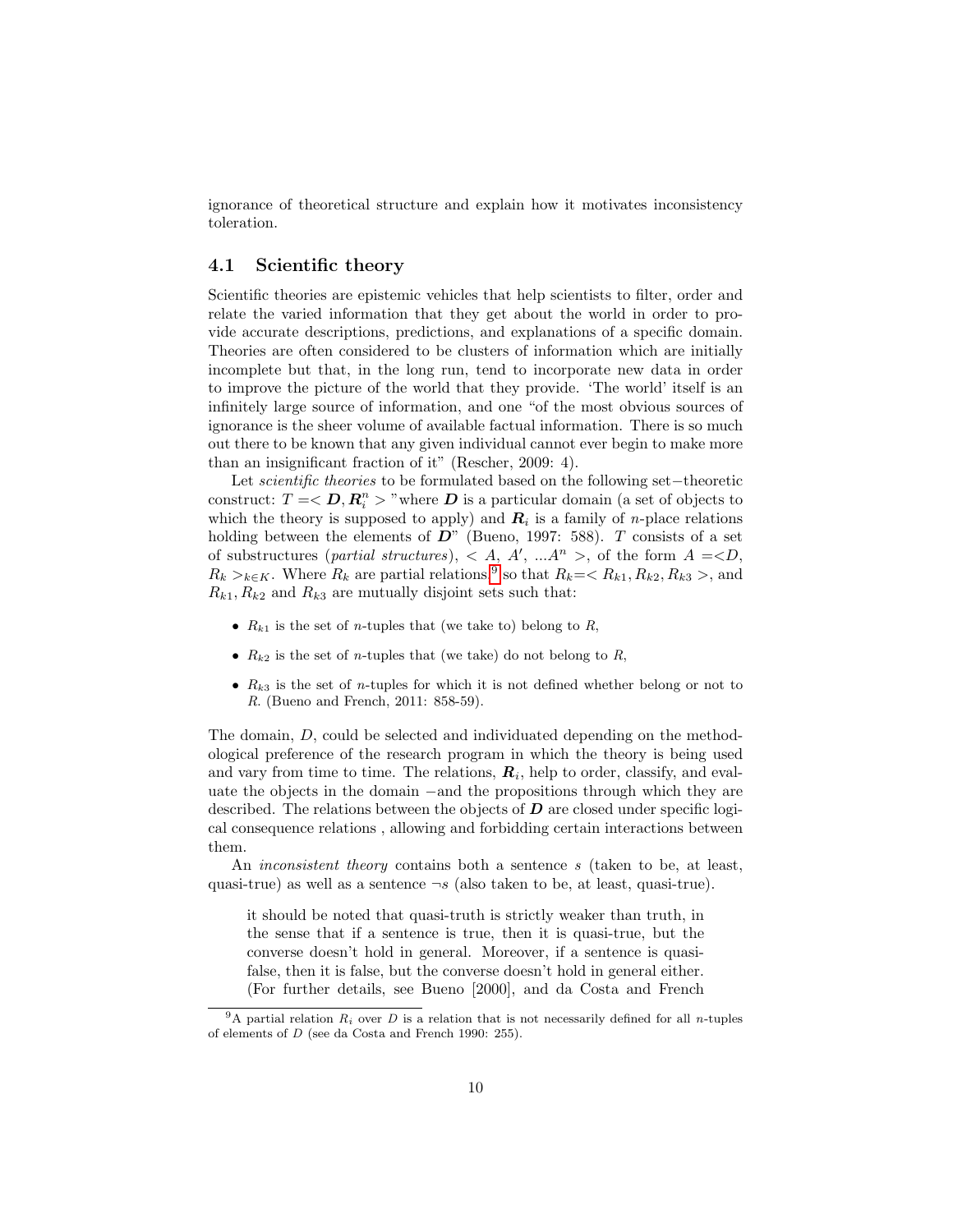[2003].) Furthermore, it is also possible that a sentence s is quasitrue and its negation,  $\neg s$ , is quasi-true as well. (Bueno and French, 2011: 860)

This approach to scientific theories is called "Partial Structures approach", and it has proved to be extremely handy when explaining and modeling inconsistency in the empirical sciences (see Bueno, 1997; da Costa and French, 2003; Bueno and French, 2011).

The basic idea behind Partial Structures is that science is essentially an open endeavor and because of that, systematically, scientists work with partial, conflicting and inconsistent information. Partial structures account for the defective theories that result from scientists working with defective (in particular, partial) information in their day to day practice, submitting that such theories are at least partially true with respect to a specific domain. The partial structures' characterization of scientific theories leaves room for the ways in which the partiality of information and ignorance interact in the scientific endeavor without putting in danger scientific rationality; as a matter of fact, the  $R_3$  component allows us to address this issue by hosting the elements that have not yet been determined to be models of the theory.

### 4.2 Theoretical structure

Scientific theories relate varied types of data and they do so in a very special way: they follow and preserve privileged inferences that are considered to be linked to the theory's predictive and explanatory success. What scientists

really study are not any objects and their properties, but certain general inference relations or inference patterns (. . . ) What exactly does speaking of 'inference relations' here involve; in particular, what are the relata: mere sentences (so that we are back to some kind of formalism?), propositions (leading us beyond formalism after all?), etc.? (Reck and Price, 2000: 347-48)

According to this view, one of the main tasks of scientific theories is to preserve and stress particular inference patterns between propositions –and it is expected that such patterns warrant the success of the theory in different contexts.[10](#page-10-0)

The identification of reliable inference patterns is one of the most important scientific tasks. To identify inference (logical) strategies for the preservation of the success within our best theories is closely related to the preservation of (epistemic) reliability. That said, it is important to state that this does not imply that scientific theories are structures, but that structures constitute a useful "'mode of representation' and it is important to reiterate that, on my view, adopting it does not entail that either theories or the structures they put forward as 'out there' in the world should be regarded as inherently set-theoretic in any way" (French, 2012: 5).

<span id="page-10-0"></span><sup>&</sup>lt;sup>10</sup>If  $\ulcorner$ All P are  $Q\urcorner$  is derivable from the theory, then to derive  $\ulcorner Qa \urcorner$  from  $\ulcorner Pa\urcorner$  is an inference pattern.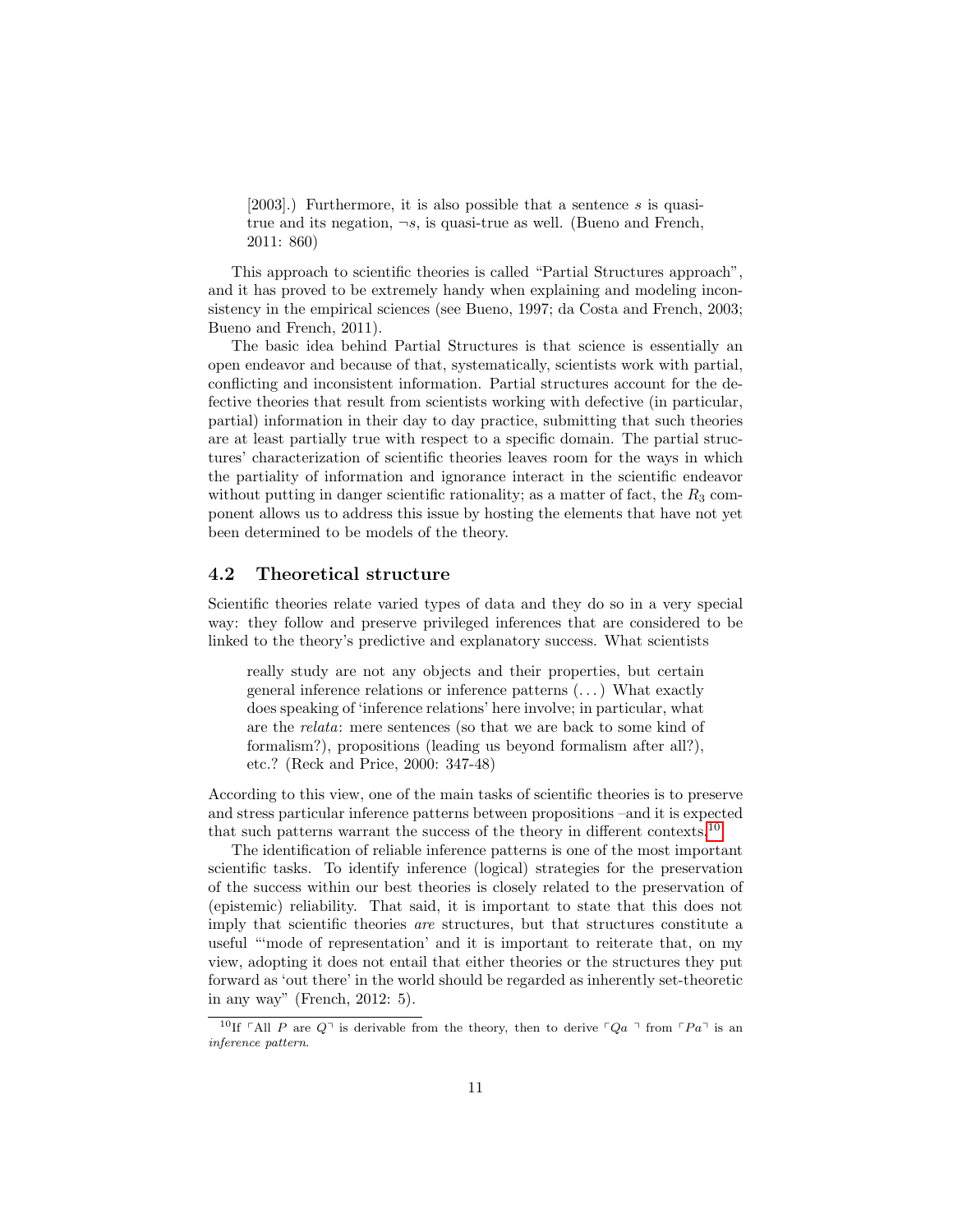Inference patterns determine largely the type of results that scientists can get in their day to day use of theories. For instance, there are historical cases in which the chosen set of patterns restrict the use of conjunction as a reliable inference (see Brown and Priest 2004, 2015), or cases where reductio ad absurdum-type of proofs were regarded as not reliable (see Meheus, 2002).

Now, let a structure be a set of operations and relations between collections of objects such that, in a certain way, has the epistemic role of facilitating the study of the objects contained by the collections. For the case of the empirical sciences, a structure cannot be "construed as 'pure' logico-mathematical structure (see French, 2007); it was always intended to be understood as theoretically informed structure" (French, 2012: 7), this is, structures that were constantly informed by the (empirical) commitments associated to the domain of application of the theories in question.

Let theoretical structure be the (inferential) structure of empirical scientific theories.

#### 4.3 Knowledge of theoretical structure

Can scientists come to fully know the theoretical structure of a particular theory? Due to both our cognitive limitations and the complexity of our empirical theories, this might be just impossible. Yet, this does not mean that scientists cannot know some important parts of the theoretical structure of their theories. As a matter of fact, to know certain parts of the theoretical structure of her theories gives the scientist the capability of knowing which inferences are correct in a particular context and also why such inferences have certain specific consequences.

When scientists master specific inference patterns within a particular domain, what they gain is a way to structure and follow successfully certain inferences in their day-to-day practice; this is, not only that they can use inferential rules in an effective way but also that they can explain under which circumstances and why certain inferential rules are reliable in a domain of application of their theory.

Knowledge of theoretical structure is not a simple case of factual knowledge, as to say that someone knows certain structure does not mean only that that person knows the truth value of specific propositions. Indeed, to know which inferences are allowed within a theory can help scientists to determine the truth value of propositions of the theory, but it can also provide, for example, important hints on the logical principles that govern that segment of the theory. So, while knowledge of a fragment of a theoretical structure allows agents to achieve knowledge of the truth values of specific propositions that are located in such a fragment, knowledge of theoretical structure seems to be something deeper.

A clear way to emphasize the differences between a simple case of factual knowledge and factual knowledge associated to a theoretical structure would be to describe the way in which these two kinds of knowledge can fail. The impossibility of determining the truth values of certain propositions in the empirical sciences, could be simply associated, for instance, to a lack of experimental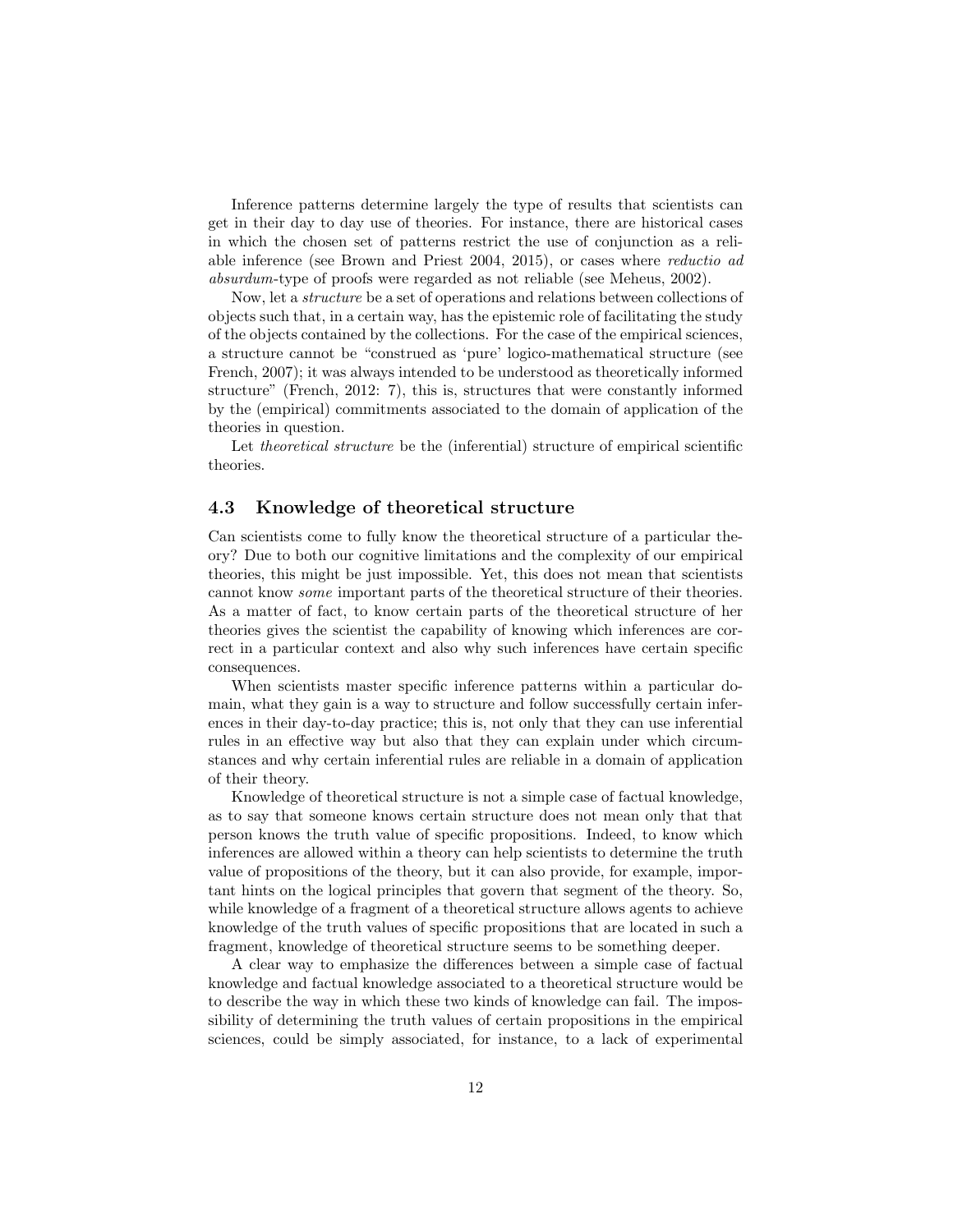resources. For example, still in the 19th Century, early parasitologists lacked experimental methodologies sophisticated enough to test the origin of parasitic worms, but this was not really caused by the structure of any of the theories involved nor by the ultimate nature of the phenomenon, but only by a lack of experimental development.

Nonetheless, sometimes, the scientists' incapability of determining the truth value of certain propositions within a theory is caused by their lack of epistemic access to the structure of the theory. This can occur if scientists have not figured out how certain parts of the theory hang together and which are the adequate inferences that could be ran in that segment of the theory. Such a lack of information explains why inconsistency toleration tends to last for long periods, this is until scientists acquire knowledge of the relevant inference patterns of their theories.

Knowledge of theoretical structure can sometimes get mistaken for the agents' ability to follow inferences within a theory (a sort of procedural knowledge). However, while procedural knowledge of inference maneuvers might result from knowing the theory's inference patterns, knowledge of theoretical structure is a sophisticated kind of factual knowledge. Knowledge of theoretical structure is not only about being competent when using a theory, it is about determining if certain propositions are true within the theory.

#### 4.4 Ignorance of theoretical structure

If what has been said here is along the right lines, I propose to characterize the ignorance of theoretical structure in the following way.

Ignorance of theoretical structure: absence of knowledge regarding the (relevant) inference patterns that scientific theories allow for. When ignoring (the relevant parts of) the theoretical structure of a theory, scientists are not capable of grasping abstract causal connections between the propositions of their theory, they can neither identify the logical consequences of the propositions that they are working with nor can explain under which conditions the truth value of such propositions will be false.

Ignoring the inferential patterns that the theory allows for can prevent scientists from assigning truth values to some propositions associated to the theory. At the beginning, this might be mistaken as a case of just temporary undecidability; yet, if the problem remains for considerable long time, even after the development of new experimental and theoretical resources, this ignorance might being caused by something deeper, namely, ignorance of theoretical structure.

But, what gives rise to ignorance of theoretical structure? This type of ignorance is often linked to the early stages of scientific theories. It is quite intuitive that if a theory is too young, and still under development, scientists will be exploring the inferential patterns that the theory allows for without having certainty of what constitutes a theorem of the theory. Another possible cause of this kind of ignorance might be the holistic character of bodies of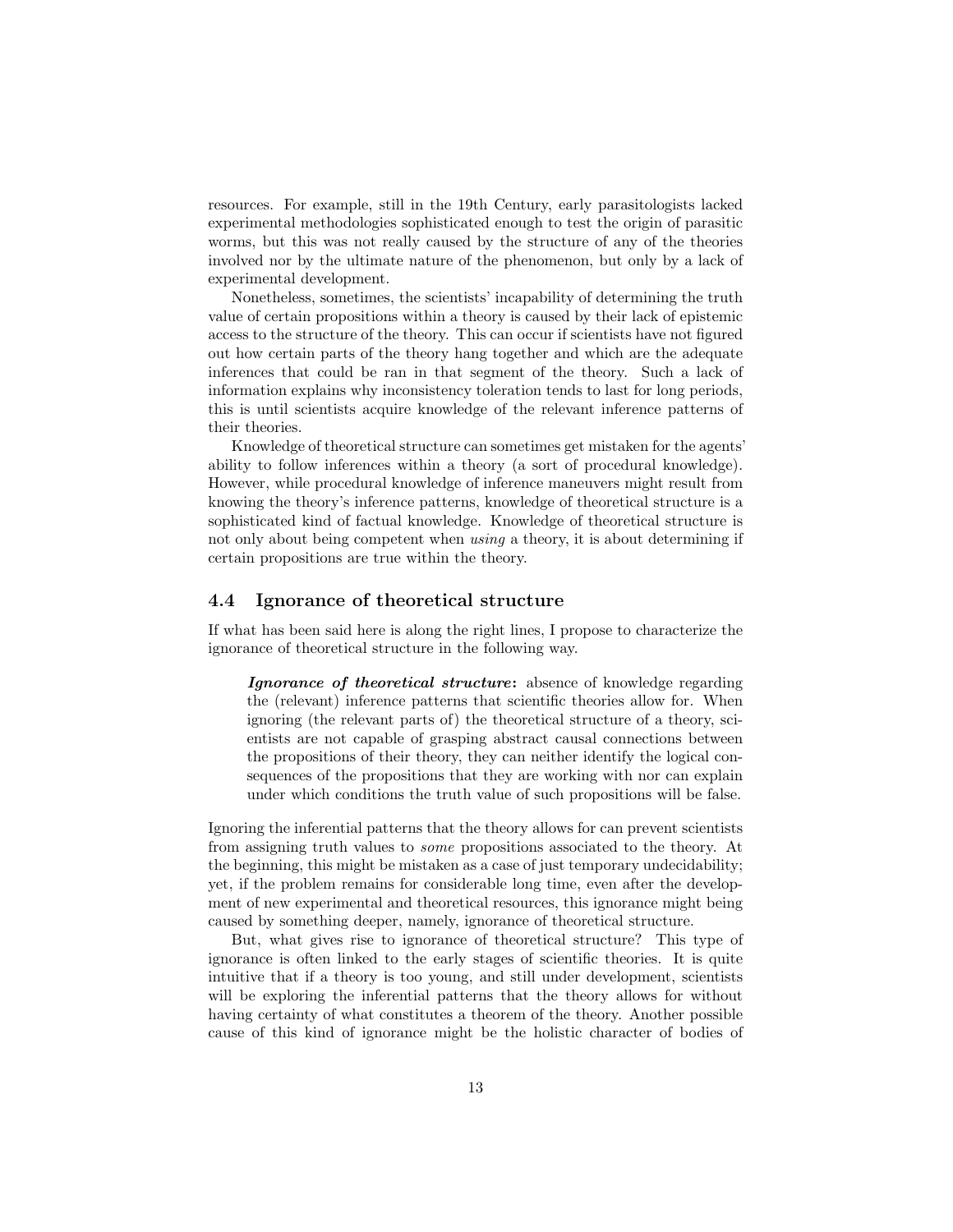scientific knowledge plus lack of epistemic access to the structure of the theory. If the degree of internal or external holism, is extremely high, scientists would not be able to identify privileged inferential relations that allow them to test the truth value of the involved premises, among other things.

# <span id="page-13-0"></span>5 Ignoring the theoretical structure of neutrinos

This section is devoted to provide a case study that illustrates the close relation between ignorance of theoretical structure and inconsistency toleration. In a nutshell: the following case study describes the way in which neutrino physicists tolerated a contradiction for almost three decades, mainly because they ignored the way in which the elements of their theories related to each other −which prevented them from isolating the contradiction.

#### 5.1 The story

For many years, neutrinos were theoretical entities that help to explain and predict nuclear reactions -which later would be known as " $\beta$ -decay". In 1960, physicists finally believed that it was possible to design an experiment to prove the existence of neutrinos –this, through the measuring of the flux of solar neutrinos.[11](#page-13-1) In order to do so, physicists combined information from different disciplines –which included radiochemistry, nuclear physics, astrophysics, and neutrino physics (Pinch, 1986: 47). With that information put together, physicists were able to come up with what was needed in order to test the existence of solar neutrinos. On the one hand, John Bahcall designed a mathematical model that helped to predict the flux of solar neutrinos, this model was named 'Standard Solar Model' (henceforth,  $SSM$ ) (see Bahcall, 2003: 78).<sup>[12](#page-13-2)</sup> On the other hand, Ray Davis was expected to design an experiment to tests the predictions of the SSM. The experiment made use of the combination of knowledge from radiochemistry, neutrino physics, nuclear physics, among other areas of physics, as well as of complex apparatus and instruments -as a super cooled underground tank and a Geiger counter.

When, in 1967, Davis did the experiment, the results showed that the  $SSM$ 's predictions were 2.5 times larger than the results reported by Davis (see Bahcall, 2003: 79). Davis blamed Bahcall's calculations, and Bahcall attributed

<span id="page-13-1"></span><sup>11</sup>Solar Neutrinos are subatomic particles that are generated from solar fusion; it was believed, that this type of particles did have neither electric charge nor mass.  $12$ The SSM is a

<span id="page-13-2"></span>theoretical framework derived from the application of laws about energy conservation and transport $(...)$  The  $SSM$  consists of a set of assumptions both theoretical and empirical, that -depending on the interpretation of the SSM that is used- could efficiently describe a unique empirical domain, in this case, the Sun. It has also the capability of giving descriptions of specific phenomena, predictions and guidance for experiments on the phenomena it describes, one its applications is to describe and allow to make predictions regarding the flux of solar neutrinos. (Martínez-Ordaz, 2017: 133.)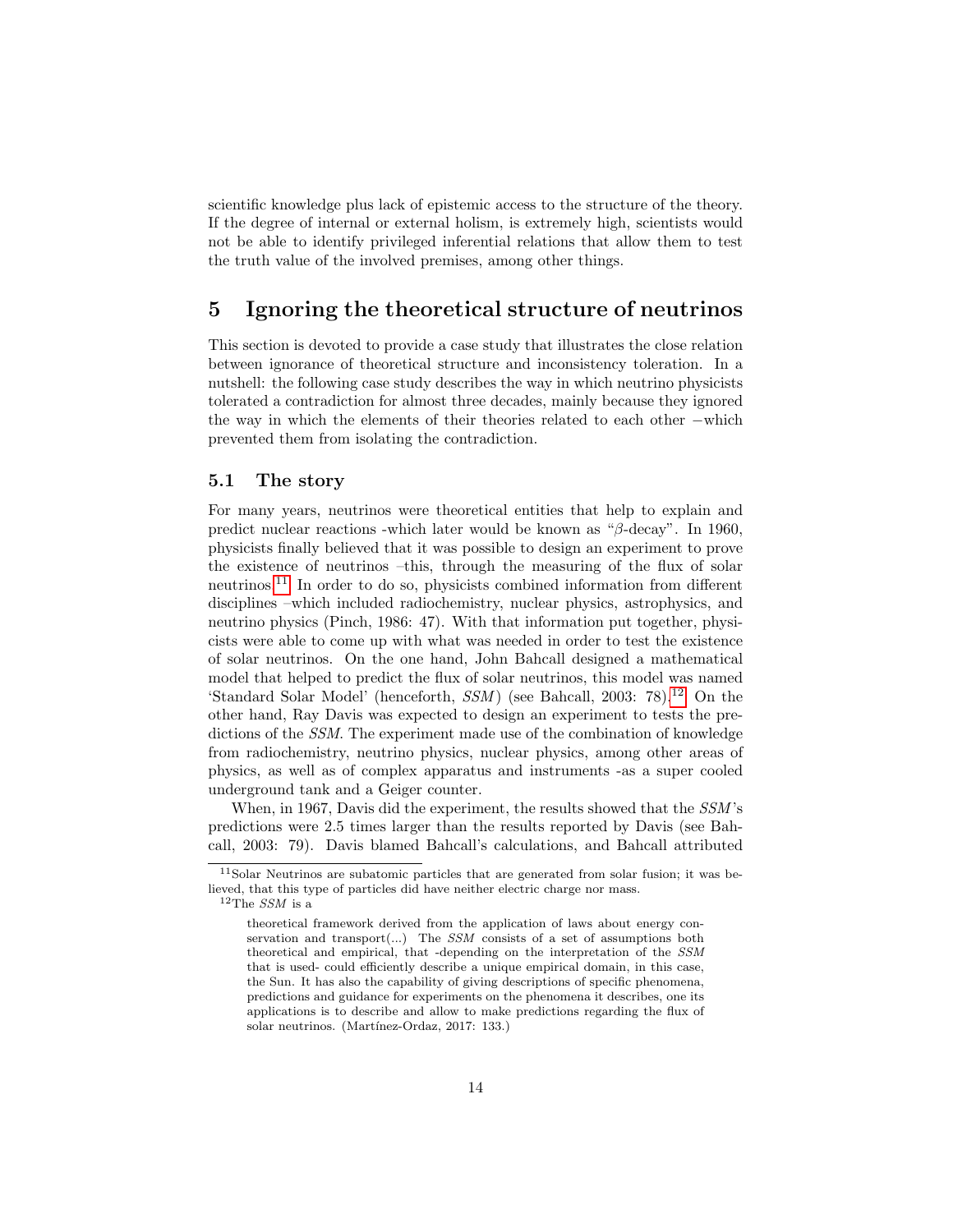the conflict to the experiment. Both research groups spend the year of 1968 reviewing and correcting the SSM and the setup for the experiment. After almost a year, they ran the experiment once again, but the results were not yet satisfactorily. The difference between the predictions and the observational results was still large enough to be explained by appealing to a margin of error; this made impossible to consider the observational outcome as evidence in favor of the SSM. The problem remained unsolved until 2001 when it was discovered that neutrinos are of different types and that they have mass; whit this, it was clear that to ignore those facts was what originated the anomaly regarding the measuring of their flux.

Since it was very difficult for the scientific community to point out where the inconsistency originated –they did not agree for a long time which part of which theory had to be modified–, it was impossible for them to satisfactorily isolate the problematic part(s) of the theory. But this did not mean that they stopped using the SSM nor relying on some of the basic assumptions of the theories involved in the design of the experiment. Indeed, they kept the theory in use and they continued experimenting with the solar neutrinos phenomena, as the reports from the Kamiokande, the SAGE, the GALLEX, and SuperKamiokande could show (see Bahcall and Davis Jr., 1976; Bahcall, 1981; Pinch, 1986; Franklin, 2003). I consider this to be enough to say that scientists kept using the conflicting assumptions despite the discovery of the inconsistency, which could only be understood as if they were tolerating the inconsistency.<sup>[13](#page-14-0)</sup>

There was a common agreement among the involved physicists on the fact that ignorance played an important role when explaining why it took so long to resolve the contradiction (see Pinch, 1986), it is not clear that the involved scientists actually possessed factual ignorance. First, the major problem was that, at the moment, they ignored many of the inferential relations that the SSM allowed for as well as many of the inferential relations that connected the theories that underlie the experimental design. Nonetheless, it was not clear that they had no epistemic access to the truth value of the majority of propositions that they considered of interest.

#### 5.2 Explaining the case study

When physicists were dealing with the anomaly in the measuring of the solar neutrinos' flux, it was almost impossible for the scientists to identify which were actually the conflicting statements. While the explicit contradiction was between the predictions and the observational reports, it was thought that the actual conflict was located within the theories −the Standard Solar Model, SSM, and the theory that underlay the experiment.

Take the *SSM* to be formulated as follows:  $SSM = \langle D, R_i^n \rangle$ , for which,

<sup>(</sup>a)  $\bm{D}$  consists on a set of compositional properties of the stars.

<span id="page-14-0"></span><sup>13</sup>For a detailed analysis of this particular case study as an exemplar of inconsistency toleration see [Martínez-Ordaz, 2017].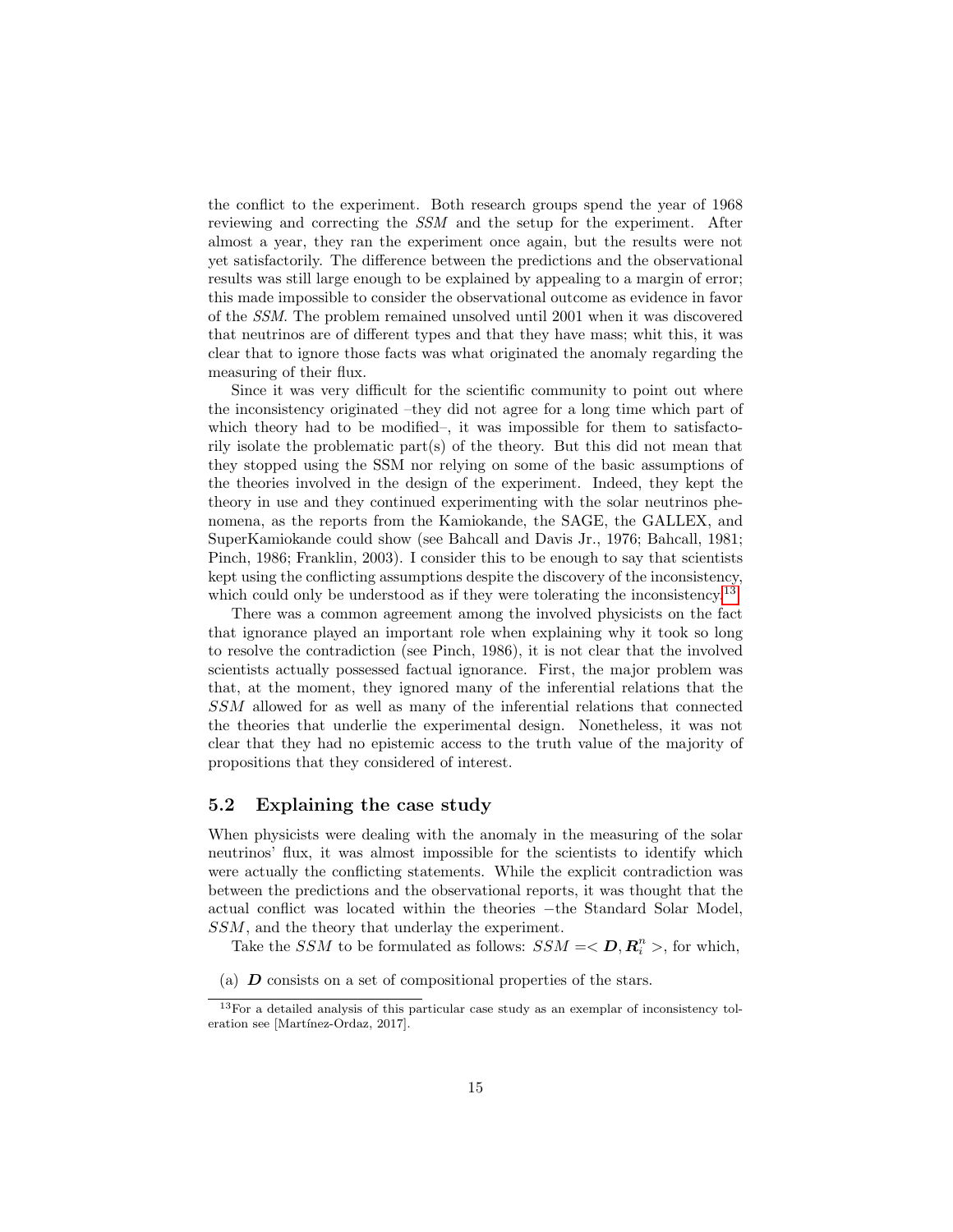- (b)  $R_i$  is a family of *n*-place relations holding between the elements of  $D$ .
- (c) SSM consists of the set substructures (partial structures):

 $\langle A_{NeuProd}, A_{NeuDetc}, A_{Heliosmg}, A_{RadiatvSp} \dots A^n \rangle$ .<sup>[14](#page-15-0)</sup>

- (d) Partial structures are of the form:  $A = \langle D, R_i \rangle_i \in I$ , for which,  $D \subseteq D$ and  $R_i = \mathbf{R}_i \cap D$ , where:
	- $R_{NeuProd1}$  contains only the elements of  $D_{NeuProd}$  which fully satisfy a model of the theory with respect of the production of solar neutrinos,
	- $R_{NeuProd2}$  contains only the elements of  $D_{NeuProd}$  that are known to not be models of the theory,
	- $R_{NeuProd3}$  contains only the elements which is not yet known whether they are models of  $D_{NeuProd}$ .

The anomaly in the measuring of the solar neutrinos' flux required to pay attention to at least four partial structures:  $A_{NeuProd}$ ,  $A_{NeuDetc}$ ,  $A_{NeuExp}$  and  $A_{Emp}$ .

 $A_{NeuProd}$ , contains the *SSM* elements associated to the production of neu-trinos.<sup>[15](#page-15-1)</sup>  $A_{NeuDetc}$  contains the *SSM* elements which are used for the detection and measurement of neutrinos −including the assumption that neutrinos were massless and of just one type.  $A_{NeuExp}$  includes the SSM elements used for the experimental design −the majority of elements contained here were, significantly, shared by  $A_{NeuProd}$  and  $A_{NeuDetc}$ . Finally,  $A_{Emp}$  contains the empirical elements of the SSM.

When the anomaly was discovered, scientists faced the following dilemma: either to weaken their commitments towards the empirical substructure  $A_{Emp}$ or to weaken their commitments towards  $A_{NeuProd}$ ,  $A_{NeuDetc}$  and  $A_{NeuExp}$ .

On the one hand, the first option was ruled out by the SSM's success in other areas of research. As a matter of fact, SSM was considered to be empirically adequate with respect to the prediction of the age of the stars, the calculations of luminosity and the presence of heavy metals in the stars, among other domains of application.

On the other hand, the second option was the most natural to take by the physicists. From 1968 to the end of the 1990's, the physicists' doxastic commitments towards some of the (scrutinized) assumptions of SSM were weakened. Such assumptions include the information about cross sections of  $Ar^{37}$  and  $Cl^{37}$ (contained in  $A_{NeuProd}$ ) and the problems linked to the calculation of Coulomb

<span id="page-15-0"></span><sup>14</sup>Which are determined by the domain of application of the theory, for instance: while  $A_{NeuProd}$  is constructed by taking all elements from the  $SSM$  that were needed to predict the production of solar neutrinos,  $A_{Heliosmg}$  is build by taking all  $SSM$  elements that are needed for the study of wave oscillations in the stars. These substructures can shared elements between them but what does large part of the work is that they also have non-shared elements.

<span id="page-15-1"></span><sup>&</sup>lt;sup>15</sup>This is, information about the process in which four protons are combined to produce two protons, two neutrons, two positrons; information about nuclear reactions and cross sections of elements such as  $Ar^{37}$  and  $Cl^{37}$ , among others.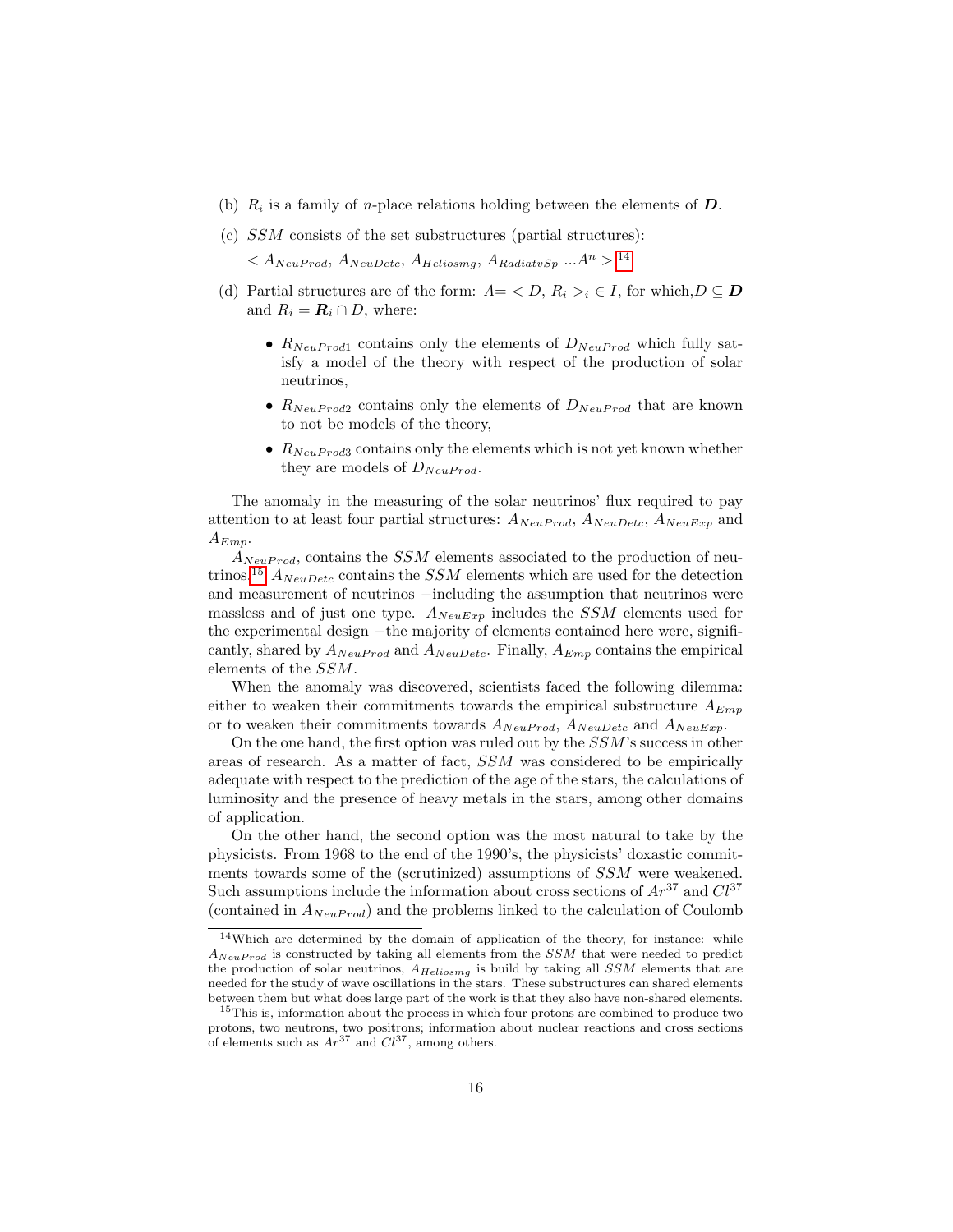coefficients (contained in  $A_{NeuDetc}$ ). The fact that, for long time, scientists were agnostic about these facts suggests that, from a partial structures approach, these elements would be naturally captured by the  $R_3$  components  $-$ as their truth value within the theory was still to be determined.

Yet, the scientists' weakening of their doxastic commitments towards these facts was not enough to prevent the theory from being inconsistent. As a matter of fact, despite the commitments that scientists held towards the distinct sets of information, the conflicting predictions and observational reports were still reached, this is:

- 1.  $SSM < A_{NeuProd}, A_{NeuDetc}, A_{NeuExn}, A_{Emn}, ..., A^{n} >$
- 2.  $A_{NeuProd} \models s$
- 3.  $A_{NeuDetc} \models s$
- 4.  $A_{NeuExp} \models s$
- 5.  $A_{Emp} \models \neg s$

The above supports two main theses: first, it shows that scientists responded immediately to the presence of the contradiction by weakening their doxastic commitments. Second, it also shows that the weakening of the commitments is not enough for dissolving the contradiction; the theory was still inconsistent regardless what scientists thought about it, this is why they kept intensively trying to solve the conflict.

Since 1960, the traditional characterization of neutrinos as massless was taken to be more an empirical constraint than a theoretical one. Therefore, this assumption was everywhere, it was shared by all the substructures that addressed the problems associated to neutrinos' presence. However, by the end of the 1990's, when the hypotheses of neutrinos being of different types as having mass were seriously considered, these assumptions (included in the three relevant substructures,  $A_{NeuProd}$ ,  $A_{NeuDetc}$  and  $A_{NeuExp}$ , and the empirical substructure  $A_{Emp}$ ) were also moved into the  $R_3$  components.

By 2015, another strong change hit the theory, the assumptions of neutrinos being of different types as having mass were seriously considered were discovered to be true; this had the effect of moving the traditional characterization of neutrinos (as massless and of just one type) to the  $R_2$  components. Finally, roughly speaking, the characterization of neutrinos provided by Takaaki Kajita and Arthur B. McDonald in 2015 is now quasi-true in the partial structures  $A_{NeuProd}$ ,  $A_{NeuDetc}$ ,  $A_{NeuExp}$  and  $A_{Emp}$ . Doing so changed the landscape to the following:

- 1.  $SSM < A_{NeuProd}, A_{NeuDetc}, A_{NeuExp}, A_{Emp}, ..., A<sup>n</sup> >$
- 2.  $A_{NeuProd} \models \neg s, A_{NeuProd} \not\models s$
- 3.  $A_{NeuDetc} \models \neg s, A_{NeuDetc} \not\models s$
- 4.  $A_{NeuExp} \models \neg s, A_{NeuExp} \not\vDash s$
- 5.  $A_{Emp} \models \neg s$

The above does not mean that the theory is finally completed, but that the SSM is now regarded as empirically adequate with respect of measuring the solar neutrinos' flux.

At the moment, physicists ignored how all the different theoretical assumptions behind the SSM and the experiment interacted. Given so, when the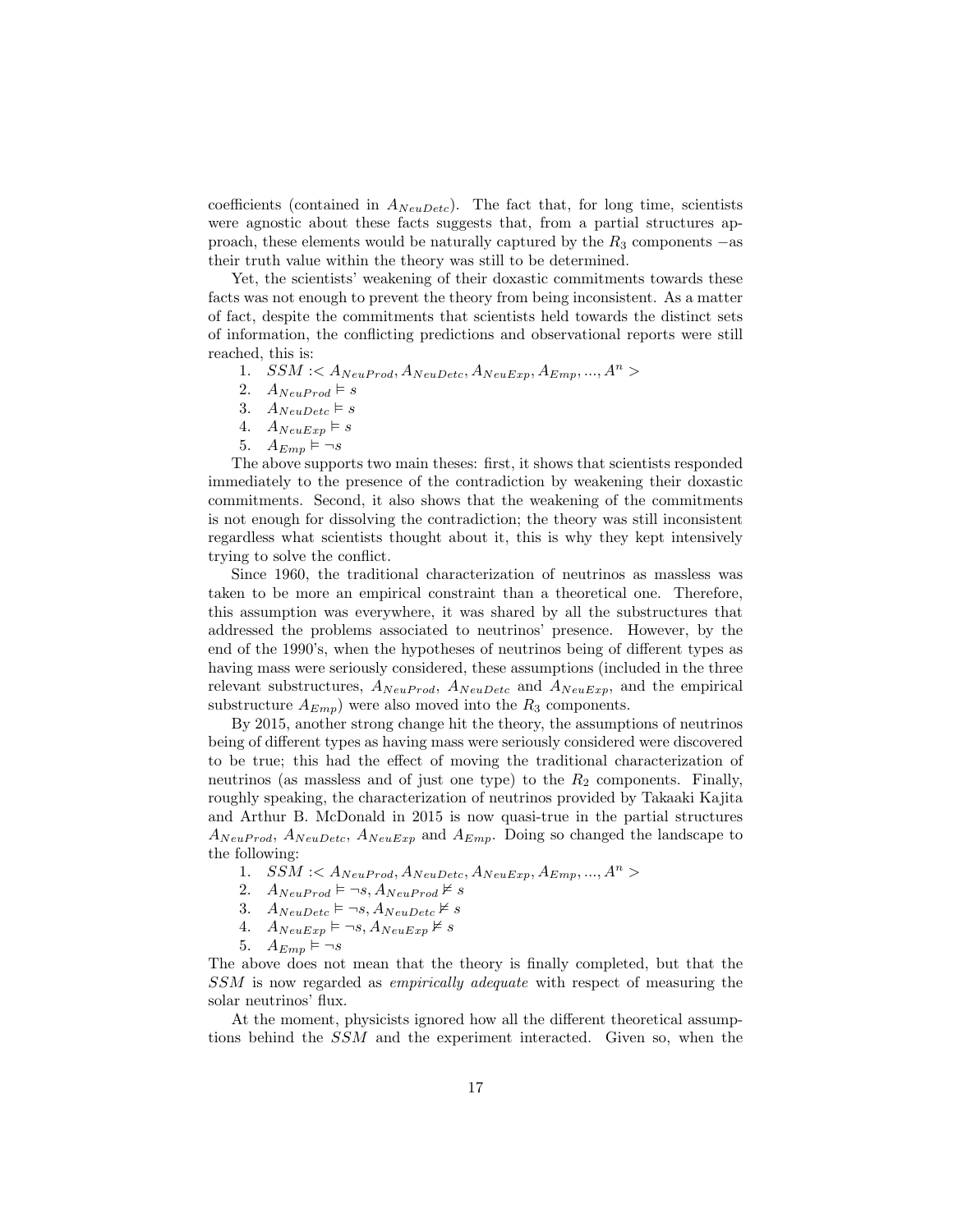anomaly was discovered, they had to choose: either they rejected the SSM and the experiment, or they entertained the conflicting theories while attaining a better understanding of the structure of the theories.

As the involved theories were independently used in other disciplines, it seemed irrational to lose confidence in them only because neutrino physicists had not yet achieved full understanding of how such theories related to one another. As a matter of fact, once scientists realized that they ignored the SSM's theoretical structure, they were inclined to tolerate the contradiction pro tem –until they surpassed their ignorance. Once knowledge of certain parts of the structure of the theories was achieved, physicists realized that the understanding of neutrinos required to take as false the hypotheses about neutrinos as massless and neutrinos being of just one type. To understand how these theories related allowed scientists to adequately determine the truth values of certain propositions.

This case study showed that, if scientists had sufficient insight of the structure of a theory, they can be justified for rejecting the conflicting propositions. This is, if they have known what was causing the contradiction, they could have cut-off the ill part of the theories without needing to work with an inconsistent set of information.[16](#page-17-1) Nonetheless, as they were ignorant of the cause of the contradiction, they were "forced" to continue reasoning with the theory despite its inconsistency. This happened because to carry out any satisfactorily revision of the elements contained in a theory, in order to locate the cause of the contradiction, requires insight of the theoretical structure, which they clearly lacked. When such an insight is not available and one is confronted with a problematic outcome, accepting the inconsistency might sometimes be the only way to continue practicing any science at all.<sup>[17](#page-17-2)</sup>

In the next section, I tackle the issue of what else, besides ignorance, is needed for inconsistency toleration in the empirical sciences.

## <span id="page-17-0"></span>6 From ignorance to toleration

With the clarifications about factual ignorance in place, I want turn once more to the phenomenon of inconsistency toleration. I have explained that there are two types of factual ignorance associated to inconsistency toleration: temporary undecidability and ignorance of theoretical structure. While the former is often tied to the temporary lack of (experimental or theoretical) resources, the latter is absence of knowledge of the inference patterns that the theory allows for. I am now in a position to explain what it means to move from factual ignorance to inconsistency toleration.

In what follows, I explain why ignorance of theoretical structure is what connects ignorance to inconsistency toleration. The explanation that I provide here

<span id="page-17-1"></span> $16$ Such a view is largely defended in [Davey, 2014] and a critical response to it is introduced in [Martínez-Ordaz, 2017].

<span id="page-17-2"></span><sup>&</sup>lt;sup>17</sup>Thanks to the anonymous reviewer who helped me to give a better phrasing of my ideas on this point.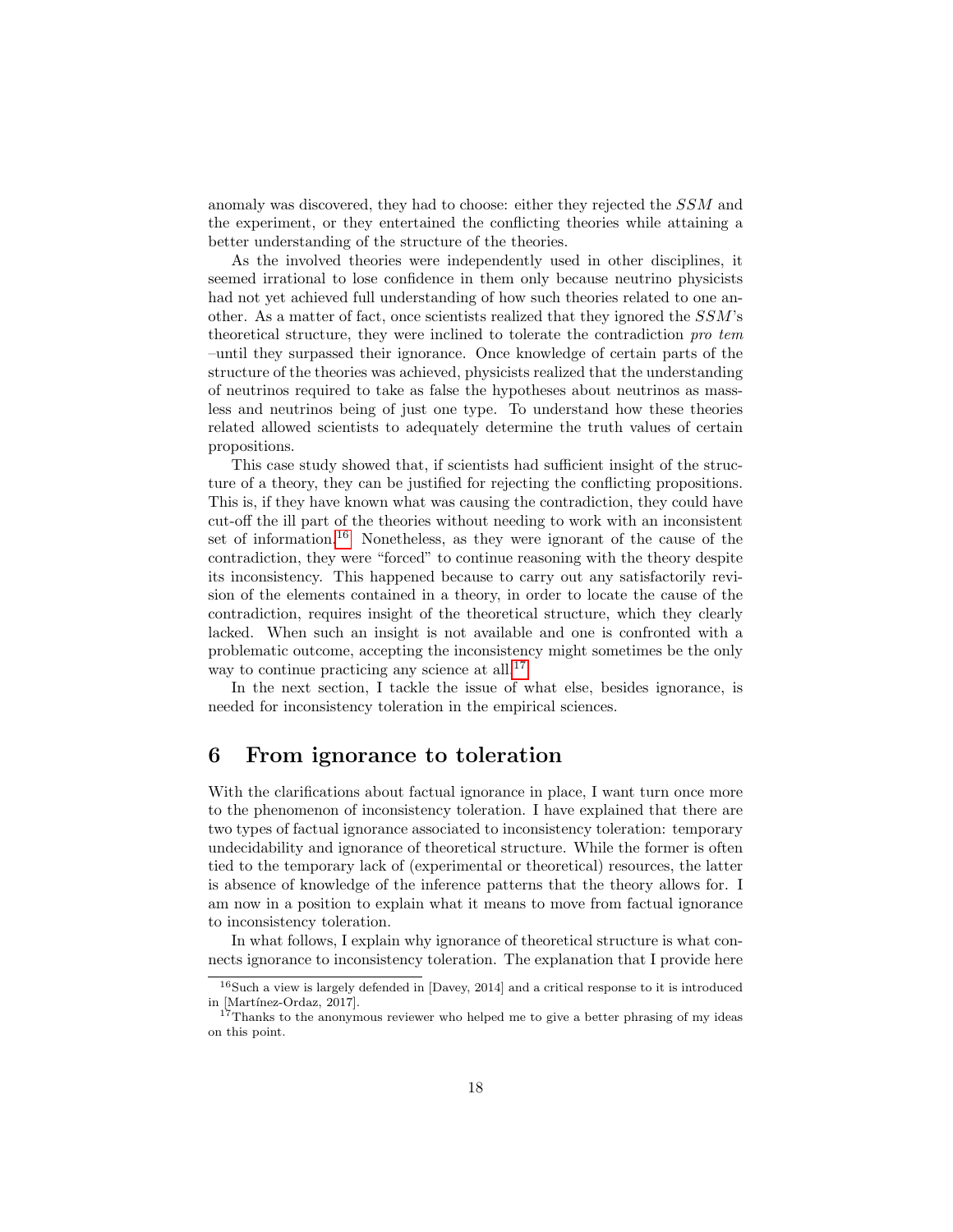is ordered chronologically considering the most common way in which scientists go from the discovery of a contradiction to its toleration.

#### – Ignorance of theoretical structure causes ignorance as temporary undecidability.

When scientists face a contradiction, if they ignore the truth values of the mutually conflicting propositions, this ignorance is often caused by the fact that scientists also ignore the needed inferencial mechanisms to determine the values of such propositions. That is why, even when equipped with better experimental and theoretical resources, if the theoretical structure is still unknown, the contradiction remains unexplained, unsolved and dangerous.

#### – Ignorance of theoretical structure motivates the chase for specific inference patterns.

Scientists "do not simply respond to ignorance by leaving a mere blank. We have a natural a perfectly reasonable inclination to fill in those gaps in the easiest, most natural, and sometimes, even most attractive way" (Rescher, 2009: 2). This is, as factual ignorance alone can never suffice for justifying either inconsistency toleration or the rejection of the contradiction. Some further action is needed.

As a matter of fact, "the ignorant agent rarely (if ever) approaches the lack of information as a missing content, but she often permeates her cognition with possibilities and hypotheses that build a framework around that black space in order to justify or explain it" (Arfini, 2019: 28). Such frameworks can be seen as, at least, the identification, selection and organization of specific inference patterns that allow scientists to work safely with inconsistent information. The search of these patterns is motivated by the scientist's acknowledgement of her own ignorance regarding the privileged inferences within her theory −specifically, the inferences that would allow her to avoid logical triviality and still preserve the most valuable consequences of her theory.

#### – Ignorance of theoretical structure guides the chase for specific inference patterns.

When ignoring the theoretical structure of an inconsistent set of information, there would be different inference patterns to follow in order to preserve the desirable consequences of the theory and avoid logical triviality. Such patterns are classified as follows:

There are  $(A)$ *consistency-preservation strategies* and  $(B)$  *incon*sistency-toleration strategies(...)(a1) According to compartmentalization, domains of inquiry to which mutually inconsistent scientific theories apply are compartmentalized, with no overlap between them, and in this way classical logic is preserved (...) (a2) According to information restriction, a single domain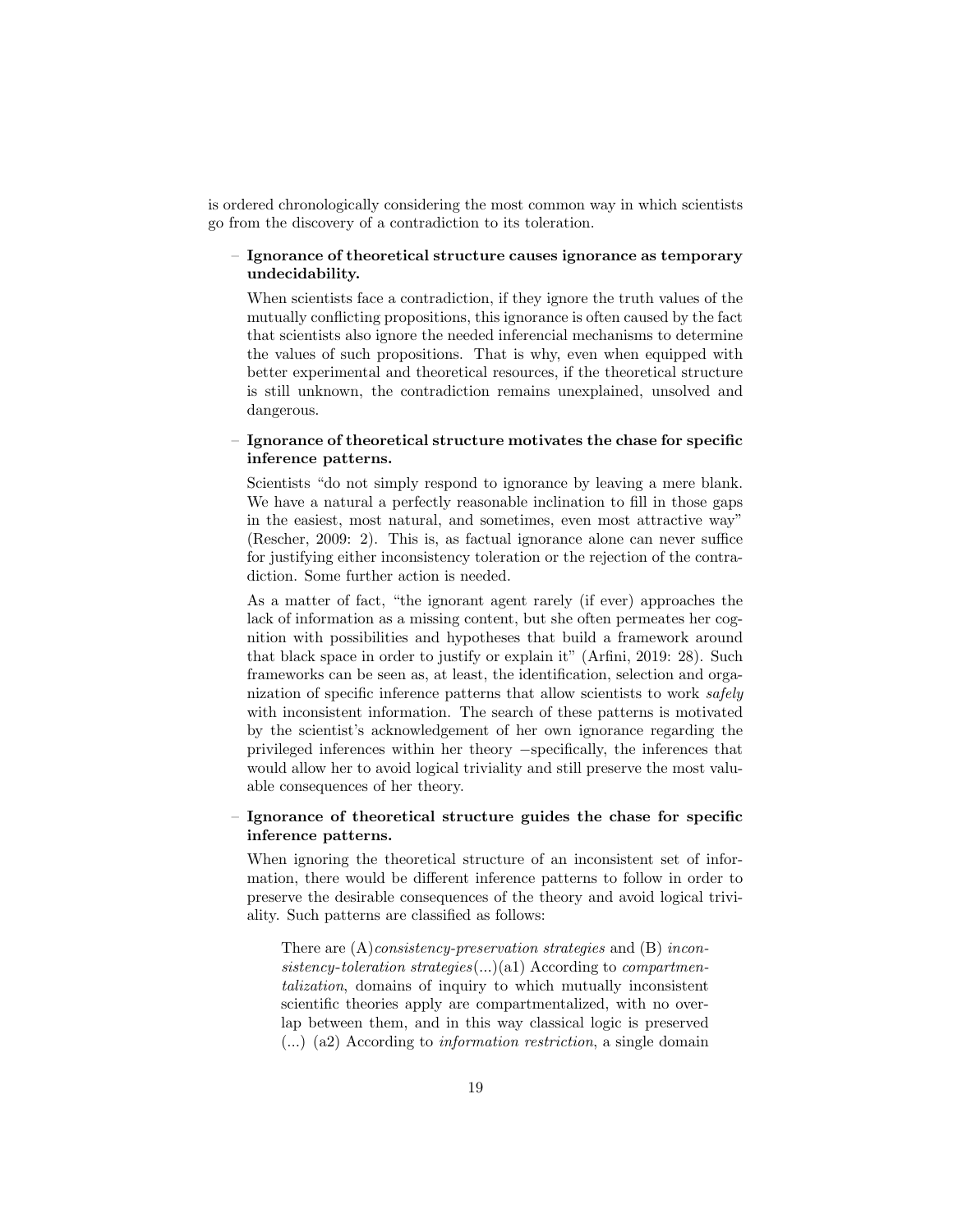is maintained throughout the sciences, and any resulting inconsistency is eliminated by (somehow) extracting conflicting information  $(...)$  Among the *inconsistency-tolerant strategies*:  $(b1)$ According to paraconsistent compartmentalization, a plurality of overlapping domains is allowed for throughout the sciences (...) (b2) According to dialetheism, all inconsistencies for which there is good evidence are taken to be part of a single scientific domain. (Bueno, 2017: 230)

These types of inference patterns often entail different ways of dealing with ignorance of theoretical structure. Some of them will give rise to scenarios in which an agent has acquired some knowledge about the inferences that allow her to preserve consistency while still entailing some desirable consequences of her theory; some others would allow her to discover ways to preserve some consequences of her theory while losing consistency and scope of the domain of application.

#### – Inconsistency toleration is possible if and only if scientists overcome their ignorance of theoretical structure.

The fact that the selection of particular inference patterns constitutes a necessary component of inconsistency toleration suggests that, regardless the cause of factual ignorance in every particular case, inconsistency toleration is evidence of the −at least partial− overcoming of ignorance of the relevant theoretical structure.<sup>[18](#page-19-0)</sup> When a scientist works satisfactorily with inconsistency, she has acquired knowledge of some relevant parts of the theoretical structure.

Considering the above, the connection between ignorance of theoretical structure and inconsistency toleration is illustrated by the following diagram.

<span id="page-19-0"></span> $18$  Partial overcoming of ignorance of theoretical structure means that, when tolerating a contradiction, scientists need not to identify the ultimate or the total structure of their theory, but that they can provide a set of inference patterns that allow them to successfully use the theory in question while avoiding logical triviality.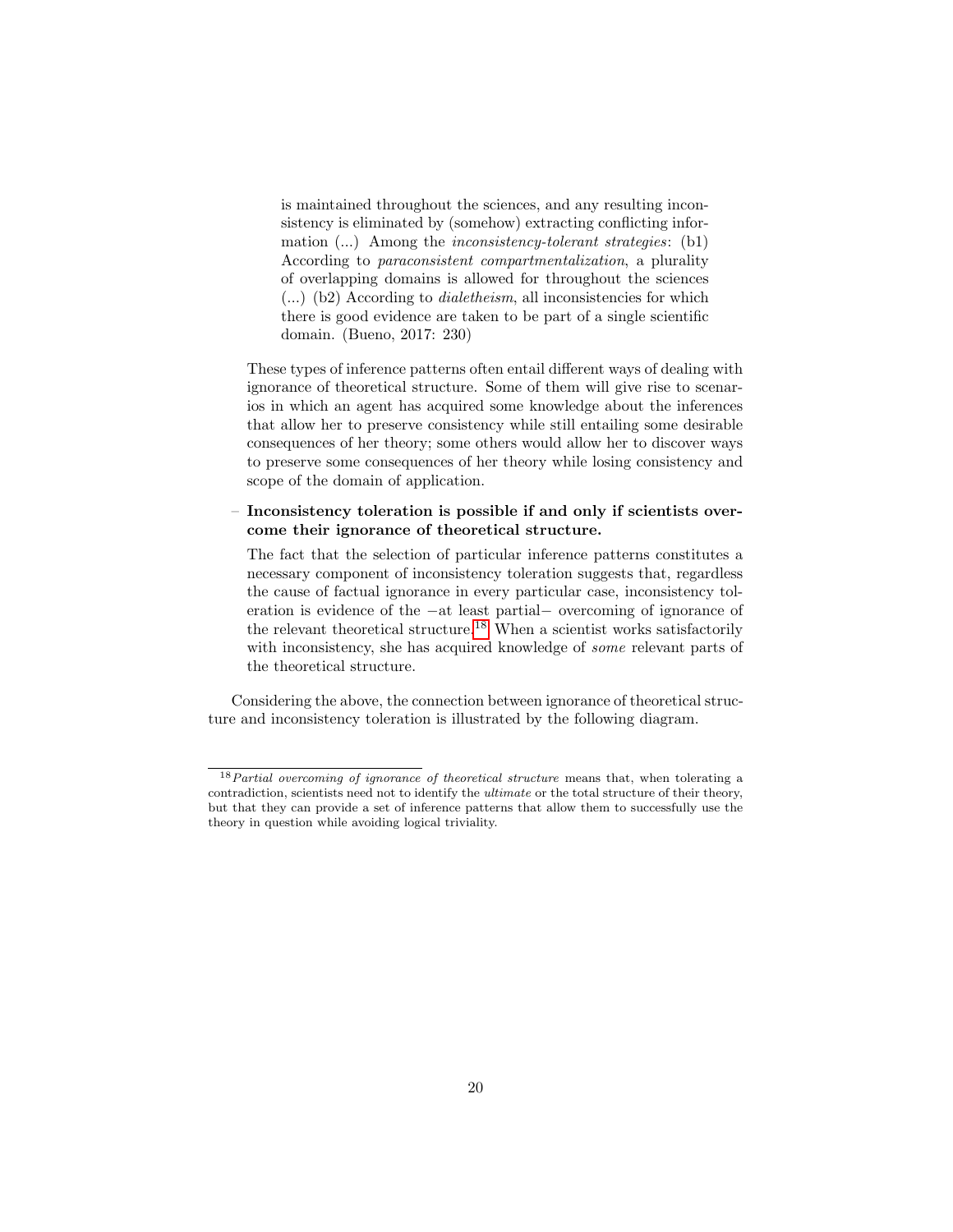

Figure 1. The general picture: ignorance and inconsistency toleration.

The lowest level of the diagram illustrates what has already been said in [Sec.](#page-2-0) [2:](#page-2-0) when ignoring the values of the conflicting propositions, scientists can either abandon the inconsistent set of information and work with a consistent alter-native (if available), or be inclined to tolerate the contradiction temporarily.<sup>[19](#page-20-1)</sup> The middle area shows that, if scientists identify concrete inference patterns to work with the inconsistent information, depending on the type of inferential maneuvers that they chose, they can either preserve consistency or tolerate inconsistency. The highest level shows that, if ignorance of theoretical structure is (at least, partially) overcome, inconsistency toleration becomes available to the scientists; and also if inconsistency toleration has been achieved, this indicates the partial overcoming of ignorance of theoretical structure.

In closing, I want to forestall any misconception, to tolerate a contradiction does not imply that there is no ignorance involved anymore. As a matter of fact, inconsistency toleration often shows that some knowledge of theoretical structure has been achieved, but while such a knowledge might be enough for the avoidance of logical triviality, it might still remain insufficient for determining whether  $p$  or  $\neg p$  are the case in the actual world.

# <span id="page-20-0"></span>7 Concluding thoughts

Here I explained the relation between inconsistency toleration and different types of ignorance. I argued that, when scientists find a contradiction in their

<span id="page-20-1"></span> $19$  Options such as simple rejection or (dialetheist) acceptance are ruled out for the reasons discussed in [Sec. 2.1.](#page-2-0)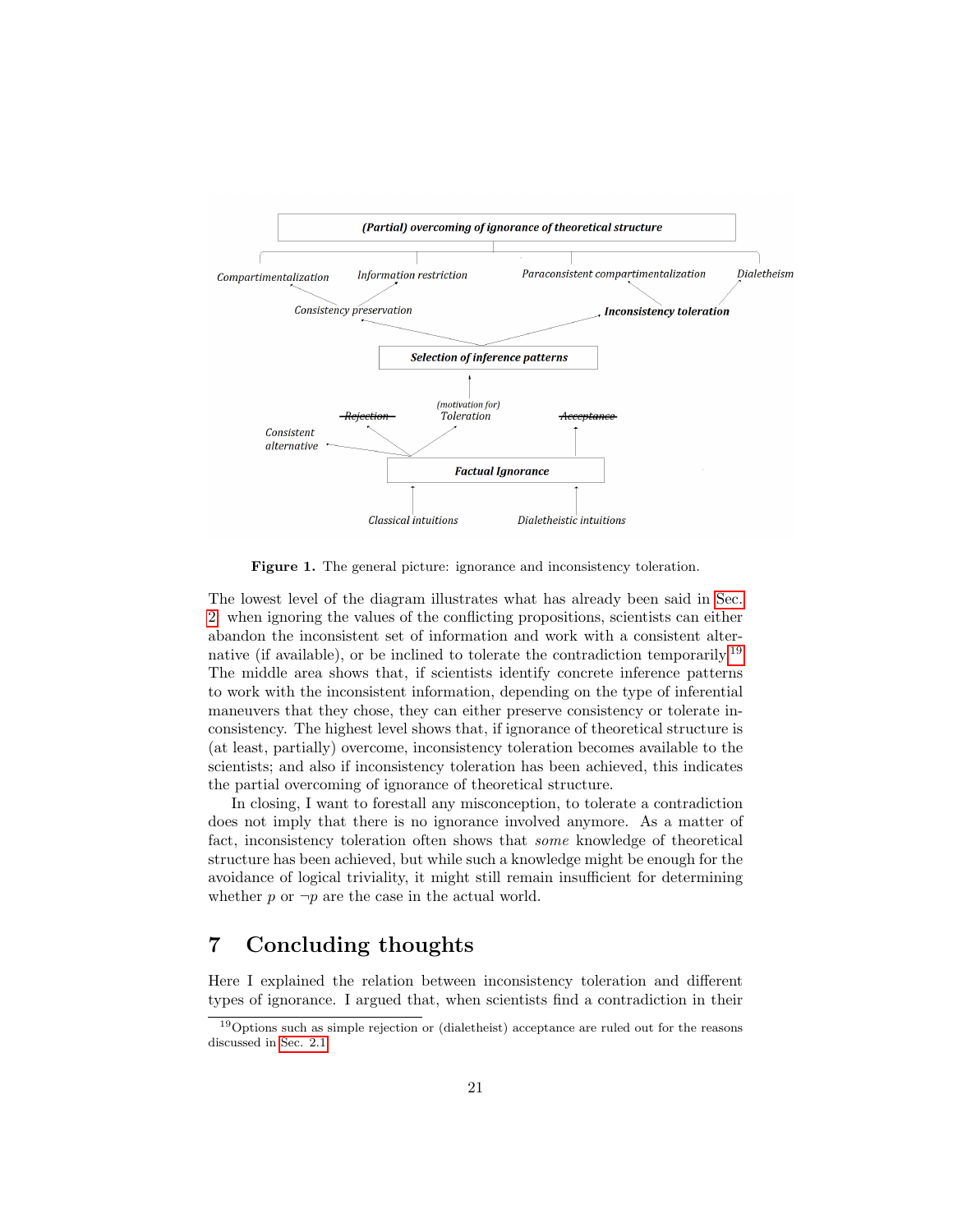theories, if they recognize to be ignorant regarding either the truth values of the conflicting propositions or the structure of their theories, they can be rationally inclined to tolerate such a contradiction.

In order to do so, I proceeded as follows: in [Sec. 2,](#page-2-0) I introduced the *generic* explanation of the relation between (factual) ignorance and inconsistency toleration. In [Sec. 3,](#page-5-0) I explored different ways to understand and explain the presence of factual ignorance in the empirical sciences. Here I contended that, according to a large majority of philosophers, the ignorance that plays a prominent role in the majority of cases of inconsistency toleration is caused by the non-satisfaction of the alethic condition of knowledge. I characterized such ignorance as the (temporary) undecidability of the truth value of a proposition  $p$ by an epistemic agent S.

Later on, in [Sec. 4,](#page-8-0) I discussed a second type of ignorance, namely, ignorance of theoretical structure. Here I explained the way in which this type of ignorance is often what causes ignorance as temporary undecidability. Then, in [Sec. 5,](#page-13-0) I introduced a case study from neutrino physics, which illustrated ignorance of theoretical structure and the role that it plays for inconsistency toleration in the empirical sciences. Finally, in [Sec. 6,](#page-17-0) I argued that, ignorance of theoretical structure accompanies in different senses, as well as at different moments, the toleration of contradictions in the sciences.

Acknowledgments: I am indebted to Diderik Batens, Miguel Angel Fernández and Rafal Urbaniak for the (constant) fruitful discussions on these issues. I owe special thanks to Joke Meheus for her help with the case study. Thanks also to Otávio Bueno, Moisés Macías-Bustos, Xavier de Donato-Rodríguez, Ana Rosa Pérez-Ransanz, Cristian Gutiérrez-Ramírez, Luis Estrada-González and the anonymous referees for their valuable comments and suggestions. Thanks to the audience at the workshop "Inconsistency in Factual Science" (Creativ $ity2019$ . Without the help of Gabrielle Ramos García this file would have never compiled.

This research was supported by the Programa Nacional de Pós-Doutorado PNPD/CAPES (Brazil) and by the UNAM-PAPIIT Projects: RG100316 "Explorando la gravitación con la cuántica y viceversa", IG400219 "Conciencia y normatividad" and IN403719 "Intensionalidad hasta el final: un nuevo plan para la relevancia lógica".

# References

- Arfini, S. (2019). Ignorant Cognition: A Philosophical Investigation of the Cognitive Features of Not Knowing. Studies in Applied Philosophy, Epistemology and Rational Ethics. Springer.
- Bahcall, J. and Tremaine, S. (1981). Methods for determining the masses of spherical systems. i-test particles around a point mass. The Astrophysical Journal, 244:805–819.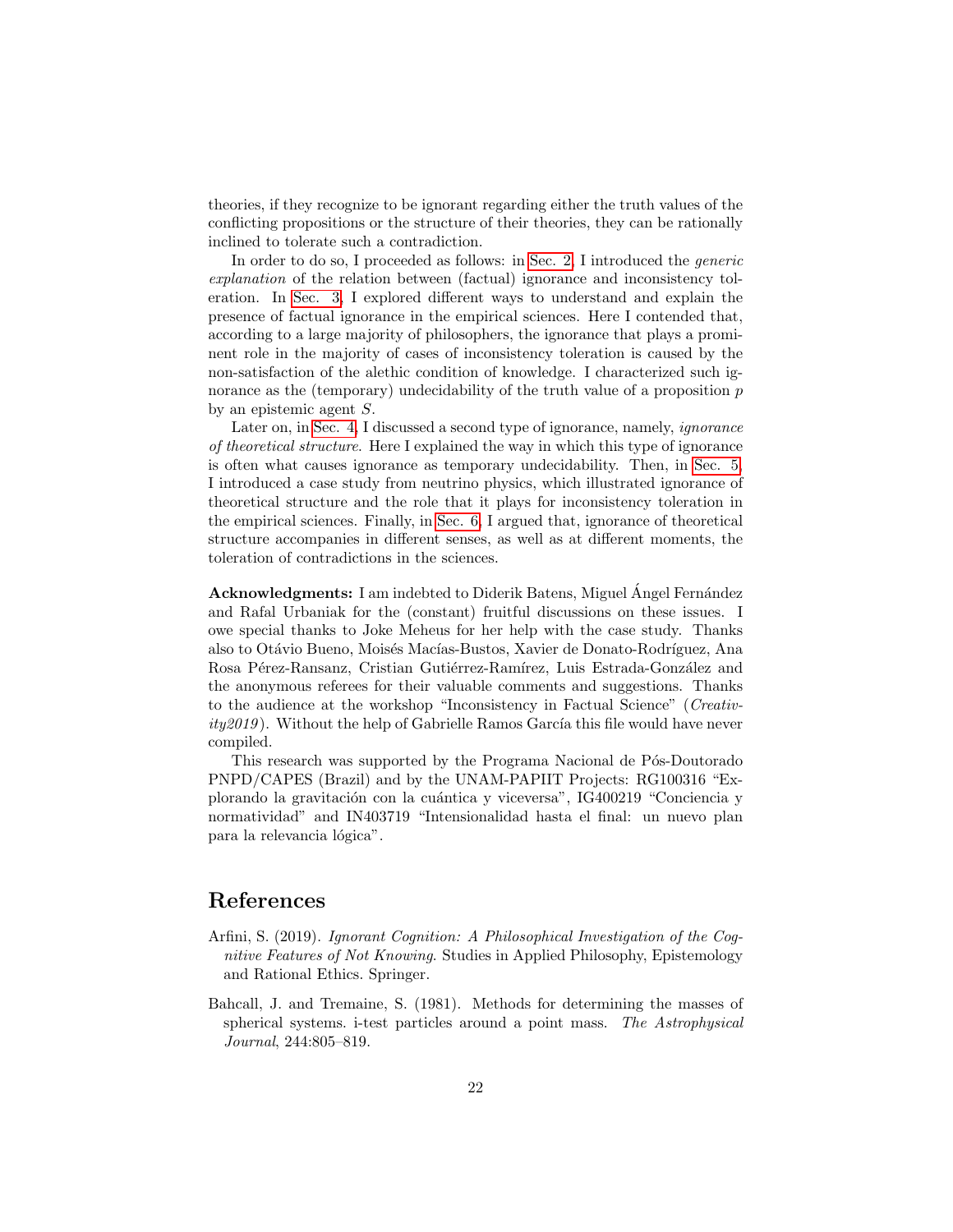- Bahcall, J. N. (2003). Solar models: An historical overview. International Journal of Modern Physics A, 18(22):3761–3776.
- Bahcall, J. N. and Davis, R. (1976). Solar neutrinos: a scientific puzzle. Science, 191(4224):264–267.
- Batens, D. (1998). Paraconsistency and its relation to worldviews. Foundations of Science, 3(2):259–283.
- Batens, D. (2002). In defence of a programme for handling inconsistencies. In Inconsistency in science, pages 129–150. Springer.
- Boccardi, E. and Macías-Bustos, M. (2018). Contradictions in motion: Why they're not needed and why they wouldn't help. HUMANA.MENTE Journal of Philosophical Studies, 10(32):195–227.
- Brown, B. (1990). How to be realistic about inconsistency in science. *Studies* in History and Philosophy of Science Part A, 21(2):281–294.
- Brown, B. and Priest, G. (2004). Chunk and permeate, a paraconsistent inference strategy. part i: The infinitesimal calculus. Journal of Philosophical Logic, 33(4):379–388.
- Brown, B. and Priest, G. (2015). Chunk and permeate ii: Bohr's hydrogen atom. European Journal for Philosophy of Science, 5(3):297–314.
- Bueno, O. (1997). Empirical adequacy: A partial structures approach. Studies in History and Philosophy of Science Part A, 28(4):585–610.
- Bueno, O. (2006). Why inconsistency is not hell: Making room for inconsistency in science. Knowledge and Inquiry: Essays on the Pragmatism of Isaac Levi, pages 70–86.
- Bueno, O. (2017). Scientific pluralism, consistency preservation, and inconsistency toleration. HUMANA. MENTE Journal of Philosophical Studies, 10(32):229–245.
- Bueno, O. and French, S. (2011). How theories represent. The British Journal for the Philosophy of Science, 62(4):857–894.
- da Costa, N. C. and French, S. (1990). The model-theoretic approach in the philosophy of science. Philosophy of Science, 57(2):248–265.
- da Costa, N. C., Newton, C., da Costa, N. C., French, S., et al. (2003). Science and partial truth: A unitary approach to models and scientific reasoning. Oxford University Press on Demand.
- Davey, K. (2014). Can good science be logically inconsistent? Synthese, 191(13):3009–3026.
- Franklin, A. (2003). Are there really neutrinos? Westview Press.